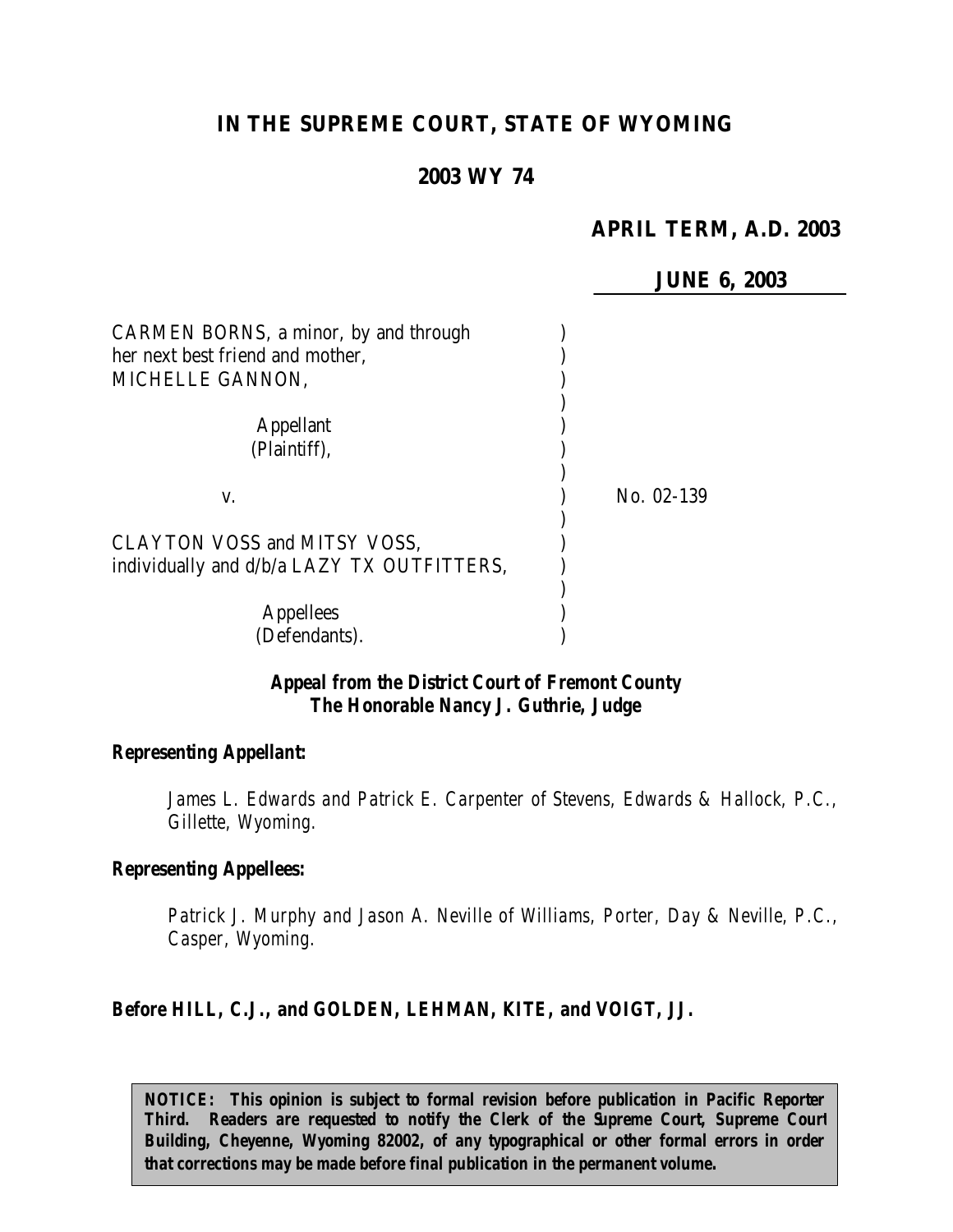### **VOIGT, Justice.**

[¶1] This is an appeal from an order granting summary judgment to the defendants in a dog bite case. The district court concluded that there were no genuine issues of material fact, that the defendants had no prior knowledge that their dog was vicious or possessed other dangerous propensities, and that the defendants, therefore, owed no duty to the plaintiff.

[¶2] We reverse.

### *ISSUES*

1. Was summary judgment improper because of the existence of genuine issues of material fact?

- 2. Were the appellees entitled to summary judgment as a matter of law?
- 3. Should the "one free bite" rule be abrogated?

# *STANDARD OF REVIEW*

[¶3] Summary judgment motions are governed by W.R.C.P. 56. We review summary judgments under the following standard:

> Summary judgment is appropriate when no genuine issue as to any material fact exists and the prevailing party is entitled to judgment as a matter of law. *Matlack v. Mountain West Farm Bureau Mutual Insurance Company,* 2002 WY 60,  $\llbracket 6, 44 \rbrack$  P.3d 73,  $\llbracket 6$  (Wyo.2002). A genuine issue of material fact exists when a disputed fact, if it were proven, would have the effect of establishing or refuting an essential element of the cause of action or defense which the parties have asserted. *Id.* We examine the record from the vantage point most favorable to the party who opposed the motion, and we give that party the benefit of all favorable inferences which may fairly be drawn from the record. *Id.* We evaluate the propriety of a summary judgment using the same standards and materials as the lower court used. *Id.* We do not accord deference to the district court's decisions on issues of law. *Id.*

*T.M. ex rel. Cox v. Executive Risk Indem., Inc.,* 2002 WY 179, ¶ 7, 59 P.3d 721, 724 (Wyo. 2002).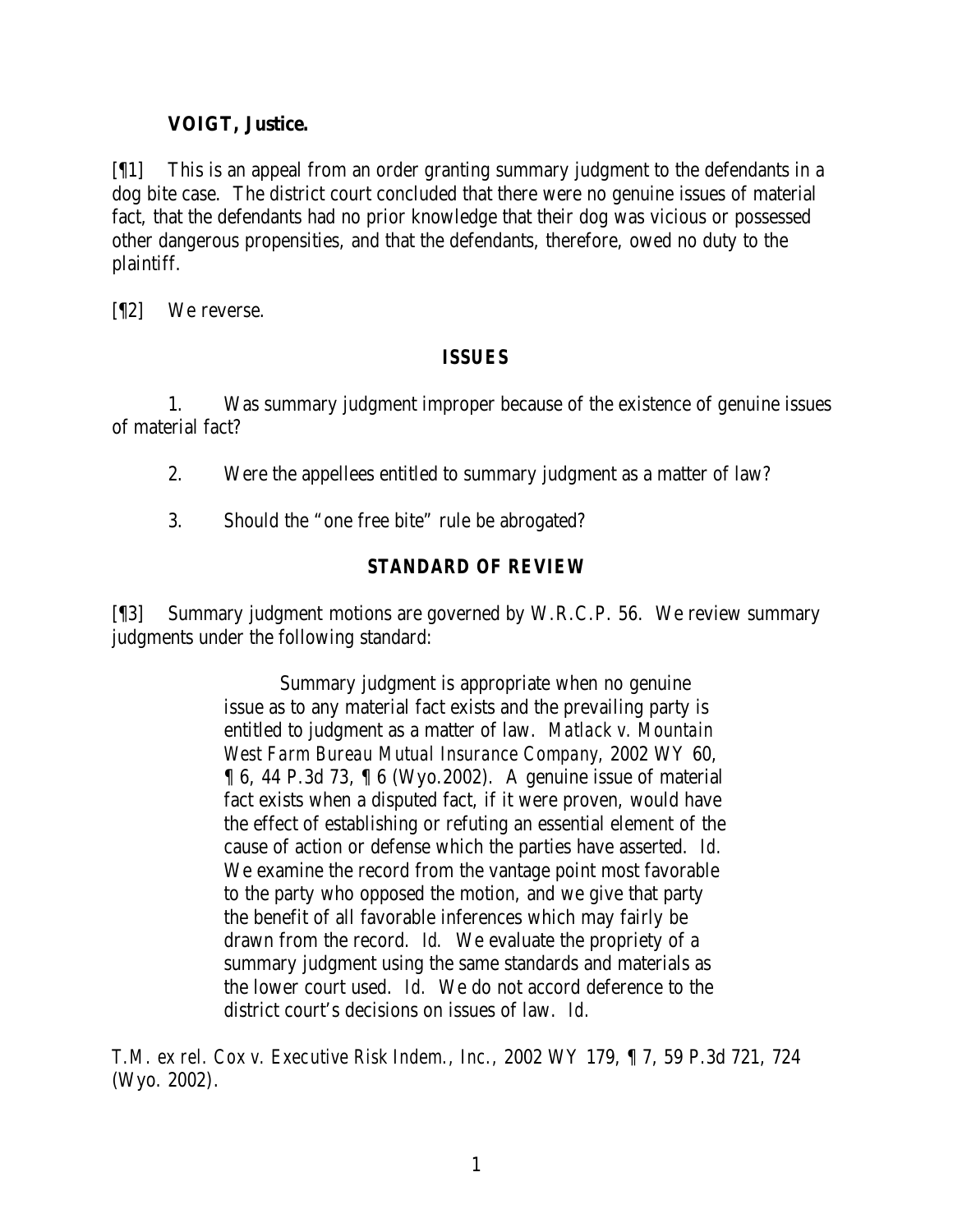### *FACTS*

[¶4] Clayton Voss and Mitsy Voss do business as Lazy TX Outfitters. Collectively, they are the appellees in this case. As part of their business, the Vosses had established the "Down's Fork" camp in the Wind River Mountains. Jim Borns (Borns) was employed by the Vosses. At the time of the incident that gave rise to this case, Borns had been camping with his children, Carmen and Sam, at Down's Fork for a week or two. Carmen, who was seven years old at the time, is the appellant herein.

[¶5] On July 18, 1999, the Vosses, along with their male Red Heeler dog, Tramp, arrived in camp. They were accompanied by another employee, Ron Penny (Penny). Clayton Voss testified that he had been in and out of the camp several times in the preceding days.<sup>1</sup> Both of the Vosses testified that on at least two prior occasions in the camp, they had seen Carmen mistreating Tramp. Clayton Voss testified that twice he had seen Carmen hitting Tramp on the back, at least once with a stick, and that on both occasions he had told her "not to do that." Mitsy Voss testified that she had seen Carmen both kick the dog "in the rear end" and hit him on the face, and that she had told Carmen "that was not something we do." Penny testified similarly, indicating that on five or six occasions he had seen Carmen slap the dog and "tell him no." He further testified that, while he had said something to Carmen at least once about her conduct, he doubted that he had mentioned the incidents to the Vosses.

[¶6] As proof that the Vosses had prior knowledge of Tramp's dangerous propensities, Carmen submitted the affidavit of her father, who described both an initial warning about Tramp from Clayton Voss and a later experience he had with Tramp:

> 3. That shortly after becoming employed by the defendants, Clayton Voss warned me to be careful around his dog, Tramp. Mr. Voss indicated that it might take his dog some time to become accustomed to me. I understood my conversation with Mr. Voss to mean that I should be careful around his dog until I get acquainted with the dog. It was also my understanding that until the dog became accustomed to me, there was a chance that the dog might act aggressively toward me.

> 4. That about August 1998, I was attempting to unload some gear from the bed of Clayton Voss' pickup truck. The defendants' dog was standing on my gear in the bed of the truck. When I attempted to move the dog so that I could retrieve my gear, the dog spun around toward me and tried to

<sup>&</sup>lt;sup>1</sup> The witness testimony described herein is deposition testimony.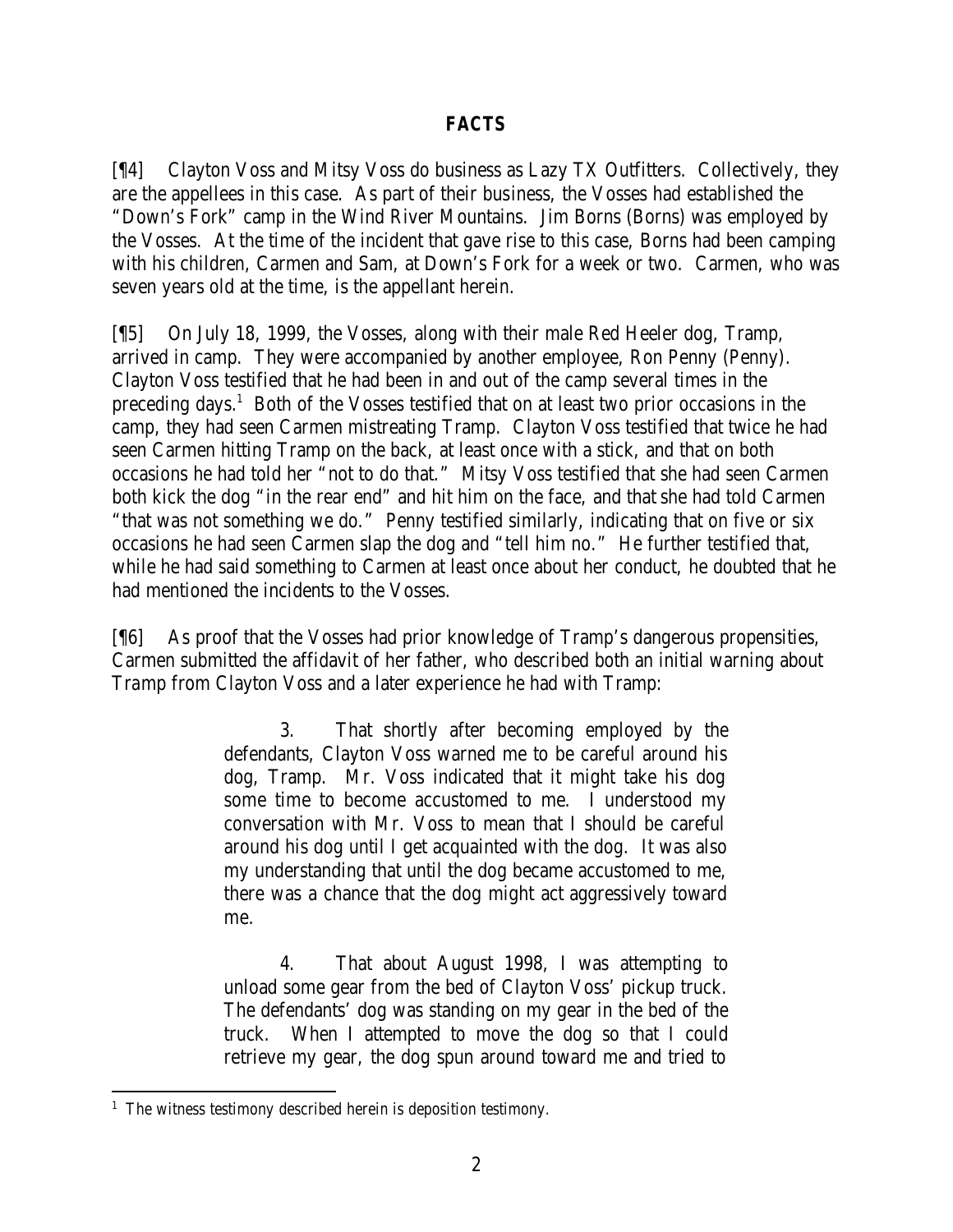bite my hand. Fortunately, after my conversation with Mr. Voss, I was prepared for such an event and I was able to move my hand before the dog could bite me. Mr. Voss was present at the time this happened.

[¶7] Witness accounts of the biting incident, itself, differ. Carmen testified that she was standing at Tramp's side and was leaning down and petting him. She had just told Tramp that he could not go into the cook's tent when he suddenly growled, lunged at her, and bit her on the face. Carmen's father had to pry Tramp's jaws open to release his grip on her face. Penny testified that he saw the kids playing with a Frisbee and saw Tramp trying to play with them.<sup>2</sup> Carmen was slapping Tramp on the head and telling him no when Tramp bit her. A third witness, Marette Nagel, who was also employed by the Vosses, testified that she saw Carmen scolding or reprimanding Tramp for about two full minutes before Tramp bit Carmen. Nagel described watching Carmen lean down and shake her finger in Tramp's face, but she did not see Carmen hit Tramp.

### **WYOMING'S DOG BITE LAW**

[¶8] This Court has applied Wyoming's dog bite law several times in the past. In doing so, we have recognized three distinct theories of recovery: (1) the common law theory of strict liability of an owner who keeps an animal knowing of its dangerous propensities as articulated in Restatement (Second) Torts *§* 509 (1977); 3 (2) the common law theory of negligence in the care and control of a domestic animal; and (3) a theory of negligence based on the violation of a duty created by statute or ordinance not to allow a domestic animal to run at large. *Williams v. Johnson,* 781 P.2d 922, 923 (Wyo. 1989). Because we have not always been careful to maintain the distinctions among these causes of action, especially as to the *scienter* element, and because we are being asked to modify the existing law, we will address each major case, so that we may first establish what the existing law is.

[¶9] In *McCarthy v. Croker,* 549 P.2d 323, 325 (Wyo. 1976), dismissal was granted at the end of the plaintiff's case on the ground that the defendant's knowledge that his dog

<sup>&</sup>lt;sup>2</sup> There were other children in the camp besides Carmen and Sam Borns.

<sup>3</sup> Restatement (Second) Torts, *supra*, § 509 reads:

<sup>(1)</sup> A possessor of a domestic animal that he knows or has reason to know has dangerous propensities abnormal to its class, is subject to liability for harm done by the animal to another, although he has exercised the utmost care to prevent it from doing the harm.

<sup>(2)</sup> This liability is limited to harm that results from the abnormally dangerous propensity of which the possessor knows or has reason to know.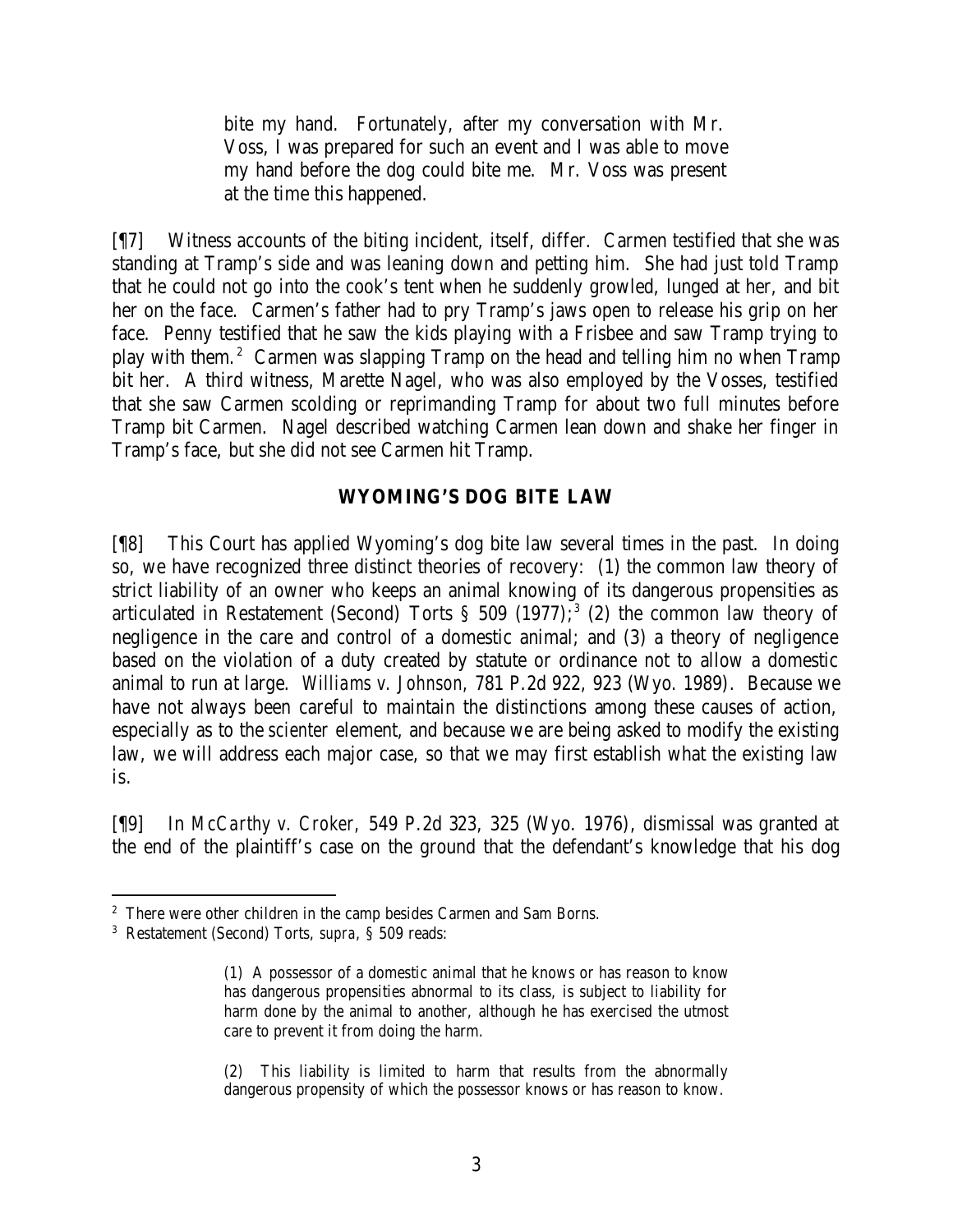had nipped at a neighbor's horse did not create an inference that the plaintiff knew the dog had a propensity to bite humans. The allegation in the complaint had been that the defendant "'wrongfully kept a dog, well knowing him to be of a ferocious, vicious and mischievous disposition and accustomed to attach [sic] and bite man kind [sic].'" *Id.* at 324. In affirming the dismissal, this Court agreed with the statement that "'[t]he determinative factor in the present case is knowledge of vicious propensities . . ..'" *Id.* While we did not, in support of that statement, specify the particular cause of action to which it applied, it is clear that the theory to which it applies is strict liability. discussing the knowledge or *scienter* requirement, we cited to Prosser, Torts, § 76 at 501 (4th ed. 1971), which contains a discussion of animals within a chapter entitled "Strict Liability." *McCarthy*, 549 P.2d at 325. In that discussion, Professor Prosser clearly states the difference between the two torts in this context: "And *scienter* is of course not required where any negligence can be shown in the keeping or control of the animal." Prosser, Torts, *supra*, § 76 at 502.

[¶10] A second case in the 1970's, if not read carefully, may seem to blur the line between the strict liability and negligence causes of action. The plaintiff in *Endresen v. Allen,* 574 P.2d 1219, 1220-21 (Wyo. 1978), was injured when his motorcycle struck the defendants' dog while the dog chased the motorcycle down the street. The plaintiff sought to recover under theories of common-law negligence and violation of an ordinance forbidding dogs running at large. The opinion reversing summary judgment in favor of the defendants was based on the negligence theory, but a discussion of the defendants' prior knowledge of their dog's propensity to escape from their yard sounds much like a discussion of the *scienter* element under strict liability. *Id.* at 1221-22.<sup>4</sup> Indeed, the defendants cited *McCarthy* in support of their argument, causing us to comment that this "misses the point that we are not concerned with the vicious propensities of the dog but only whether defendants" could have foreseen the plaintiff's injury. *Endresen*, 574 P.2d at 1222. Unfortunately, the confusion among causes of action is heightened by the fact that, while later discussing whether both defendants could be liable when only one of them left the dog untied, we did state that "the common-law duty to protect against harmful propensities of the animal is one that is imposed upon the owners or keepers of the animal without regard to negligence except that there must be knowledge of the propensities." *Id.* at 1226. That, of course, is a statement of the strict liability cause of action. Since that cause of action was not raised in *Endresen,* the statement is, at most, *obiter dictum.*

[¶11] Three years after *Endresen*, we decided *Larsen v. City of Cheyenne,* 626 P.2d 558 (Wyo. 1981). The primary issue in *Larsen* was whether a city dog pound should be liable for releasing a dog known to be vicious. The action was founded in negligence, based upon the alleged violation of certain city ordinances. *Id.* at 560. Our affirmance of the summary judgment entered in favor of the defendant city was based upon the conclusion

<sup>4</sup> *Endresen,* 574 P.2d at 1222-26, goes on to analyze the cause of action for violating a city ordinance. Because that issue is not raised in the present case, we will not address it further.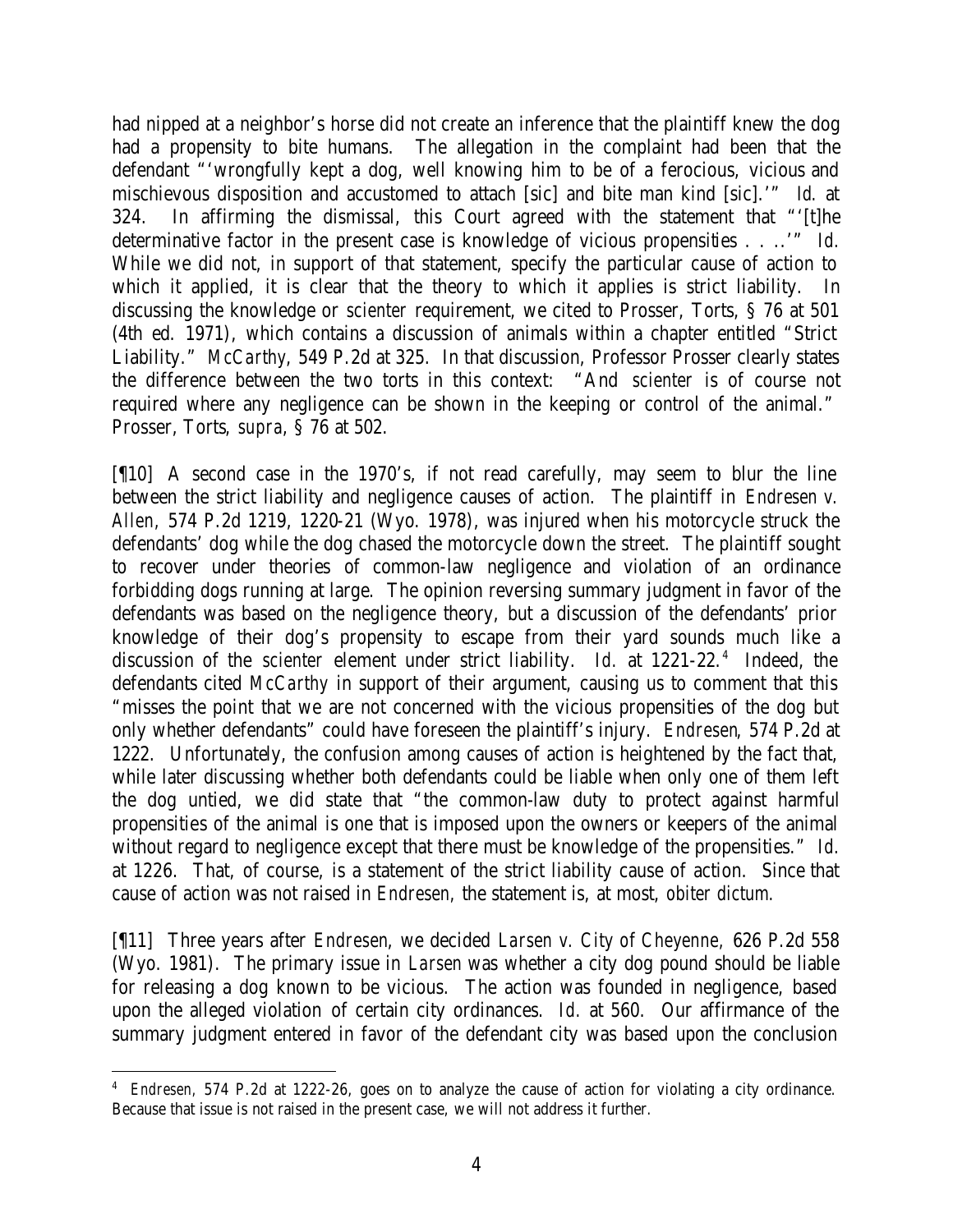that the particular ordinances had not created a duty on the part of the city. *Id.* at 560-61. In reaching that conclusion, however, we noted that a duty on the part of the city to conduct the pound activities in a manner that would protect the general public was not just inferable from the ordinances, but could arise under a standard negligence theory:

> Appellant's argument also pertains to a contention that there was a failure on the part of appellees to act reasonably under the circumstances. The question of reasonableness comes into play in a negligence action in connection with the violation of a duty. If there is no duty, the proposition is not reached. The elements of a negligence action are: a duty on the part of the defendant, failure to perform the duty, proximately causing damage to plaintiff. *Danculovich v. Brown,* Wyo., 593 P.2d 187 (1979).

*Larsen*, 626 P.2d at 560 n.2. Finally, in a brief analysis of the strict liability theory of recovery, we also found that the city was neither the owner nor the keeper of the dog at the time of the biting incident. *Id.* at 560. As with *Endresen,* this interposing of a discussion of strict liability in the midst of a case brought in negligence did not help to keep the causes of action distinct.

[¶12] In *Abelseth v. City of Gillette,* 752 P.2d 430, 431 (Wyo. 1988), the plaintiff was bitten by a police dog and sued the city. This Court clearly indicated that strict liability and negligence are separate theories of recovery in dog bite cases, and that an allegation of harboring a dog known to be dangerous is a claim under the former theory. *Id.* at 431-34. The plaintiff's negligence claim against the city was allowed to proceed, while dismissal of the strict liability claim under the Wyoming Governmental Claims Act, Wyo. Stat. Ann. §§ 1-39-101 through 1-39-120 (Michie 1987), was affirmed. We held that use of the phrase "strict liability" is not determinative of the nature of a claim; rather, the question is whether the complaint raises the elements of a cause of action under Restatement (Second) Torts, *supra*, § 509. *Abelseth*, 752 P.2d at 434.

[¶13] We previously herein cited *Williams,* 781 P.2d at 923, as recognizing the three distinct theories of recovery in dog bite cases in Wyoming. Unfortunately, rather than clarifying those theories of recovery, *Williams* continued to muddy the waters. The plaintiff in *Williams* was a mailman who was attacked by the defendants' dogs on a neighbor's porch. He was not bitten, but he injured his knee in trying to escape from the attack. *Id.* His complaint generally alleged liability but did not rely upon any particular theory of recovery. *Id.* That omission led to this Court's analysis of the three separate causes of action. To the extent that part of that analysis was wrong, it must now be overturned.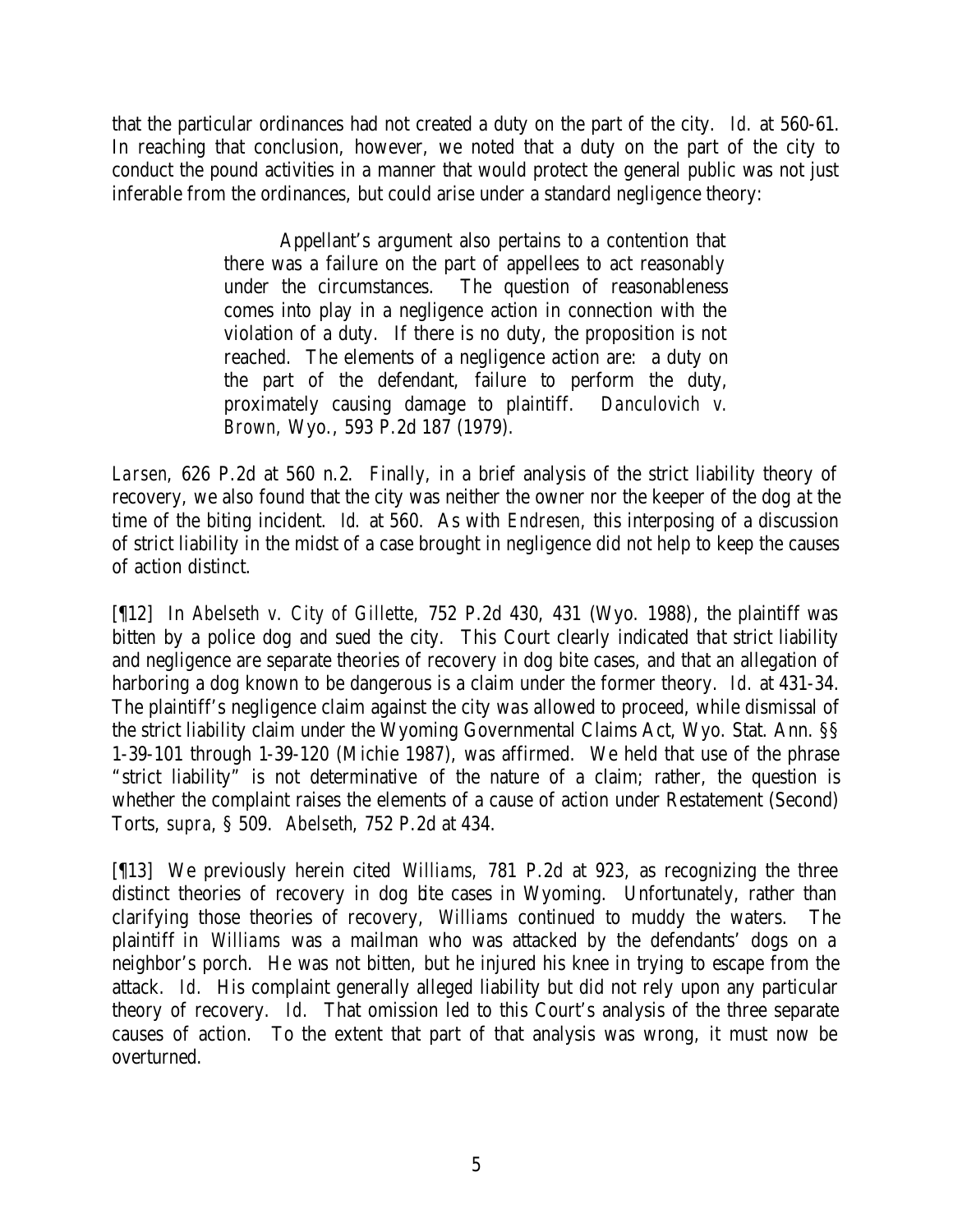[¶14] In *Williams,* we correctly identified the two common law causes of action—strict liability and negligence.<sup>5</sup> Id. However, we then went on to make the following mistaken statement as to the law:

> Common to both of these causes of action are certain facts which must be put in issue to defeat defendant's summary judgment motion, i.e., (1) the owner, (2) of an animal with a propensity for potentially harmful behavior, (3) must know of that propensity, and (4) such behavior must be the proximate cause of injury to the plaintiff. In this case, appellees denied knowledge of harmful propensities. Appellant claimed knowledge of dangerous propensities was unnecessary to a common law cause of action. Appellant therefore failed to assert facts, by affidavit or otherwise, which would place in issue appellees' knowledge of the vicious nature of their dogs. This was fatal to his maintaining a cause of action under these common law theories. His suit was premised on these theories, and the district court, therefore, correctly granted appellees' summary judgment motion.

*Id.* at 924. As pointed out by Justice Urbigkit in his dissenting opinion in *Williams,* this formulation of the law is incorrect because "the requirement of knowledge of propensity is confined to a strict liability basis for asserted recovery." *Id.* at 927 (Urbigkit, J., dissenting). This is consistent with Professor Prosser's view of these torts, as cited above. The majority's requirement of the *scienter* element in the negligence claim was contrary to law.

[¶15] The 1997 case of *Turcq v. Shanahan,* 950 P.2d 47 (Wyo. 1997), once again clearly recognized the three separate causes of action. In *Turcq,* the plaintiff was an animal control officer who was severely bitten by the defendant's dog when she responded to a barking dog complaint. She had previously responded five times to similar complaints involving the same dog. *Id.* at 49-50. A strict liability claim was dismissed via summary judgment, and the case went to trial strictly as a negligence case. *Id.* at 50.For our present purposes, the most significant feature of *Turcq* is its application of standard negligence law:

> By our decisions, the elements of a negligence claim are firmly established as: 1) a duty owed by the defendant to the plaintiff; 2) a breach of that duty by the defendant; 3) the breach is the proximate cause; 4) of injuries to the plaintiff.

 <sup>5</sup> A cause of action based on violation of a city ordinance was also discussed, but its resolution is not pertinent to the present issue.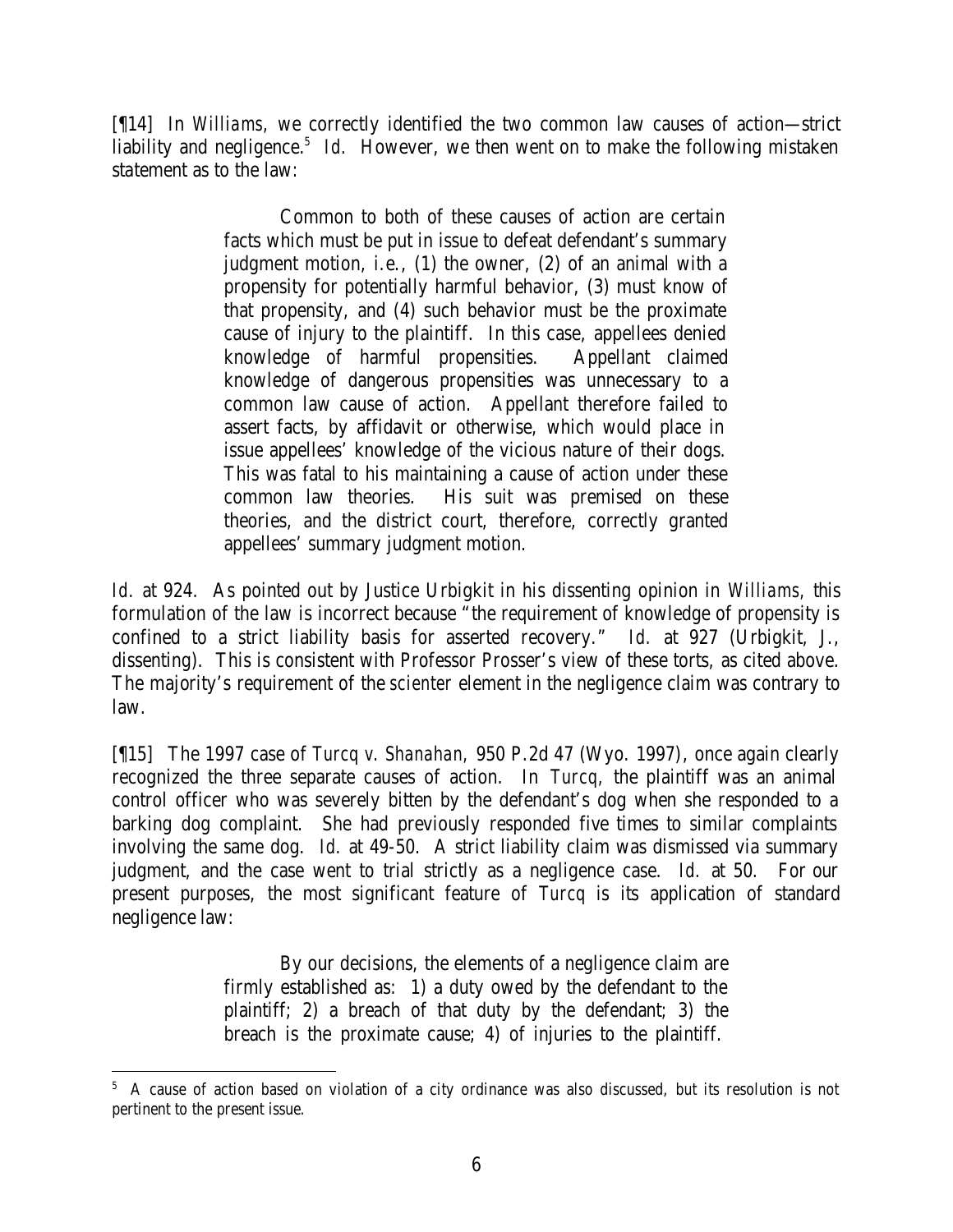*Vasquez By and Through Vasquez v. Wal-Mart Stores, Inc.,*  913 P.2d 441, 443 (Wyo.1996); *Downen v. Sinclair Oil Corp.,*  887 P.2d 515, 520 (Wyo.1994).

*Turcq*, 950 P.2d at 51. Clearly, common law negligence in a dog bite case is no different than in any other case. In *Turcq*, as in *Endresen,* the key issue was the foreseeability of injury. Specifically, the issue was whether the defendant's failure to prevent her dog from barking was a proximate cause of the plaintiff's injuries. *Turcq*, 950 P.2d at 52. We must reiterate that it is important to distinguish between the analysis of knowledge of a dangerous propensity, which applies to strict liability cases, and the analysis of foreseeability of harm, which applies to negligence cases.

[¶16] Our most recent precedent involving a dog bite is *Roberts v. Klinkosh,* 986 P.2d 153 (Wyo. 1999). In *Roberts,* a tenant's social guest sued the tenant's landlord after the guest was bitten by another tenant's Pit Bull. *Id.* at 155. The plaintiff raised both strict liability and negligence claims. The defendant obtained summary judgment on the grounds that he had no duty toward the plaintiff because he had no knowledge of the dog's dangerousness, and because the attack took place at the tenant's doorstep, an area not under the landlord's control. *Id.* We affirmed the summary judgment as to the negligence claim through the application of standard landlord-tenant law. As to the strict liability claim, we concluded that neither the landlord's knowledge that the dog had previously growled at one person nor his knowledge that Pit Bulls, as a breed, are dangerous, was sufficient to create a duty in him to protect the social guest. *Id.* at 157.

[¶17] *Roberts* is of limited precedential value for our present purposes because its holdings are stated in the context of landlord-tenant liability rather than in the context of an owner or keeper of a dog. Specifically, the discussion in *Roberts* about knowledge of a dangerous propensity focuses upon what a landlord must know about a tenant's dog before the landlord's failure to have the dog removed from the premises becomes a breach of a duty owed to a social guest. Furthermore, as with some of our earlier cases, neither the parties nor this Court maintained a clear line between the strict liability and negligence theories. *Id.* at 157. To the extent that *Roberts* may suggest that knowledge of dangerous propensities is an element that must be proved in a common law negligence case, it is in error and must be overruled.

[¶18] Before we attempt to discuss the parties' factual and legal contentions in the present case, it is necessary that we now summarize existing dog bite law in Wyoming. There are three theories of recovery: (1) common law negligence; (2) common law strict liability as articulated in Restatement (Second) Torts, *supra*, *§* 509; and (3) negligence based upon violation of a duty created by statute or ordinance. The elements of the common law negligence cause of action are the same as the elements of a standard negligence claim; that is, duty, breach, cause and resulting damage. This theory has often been described as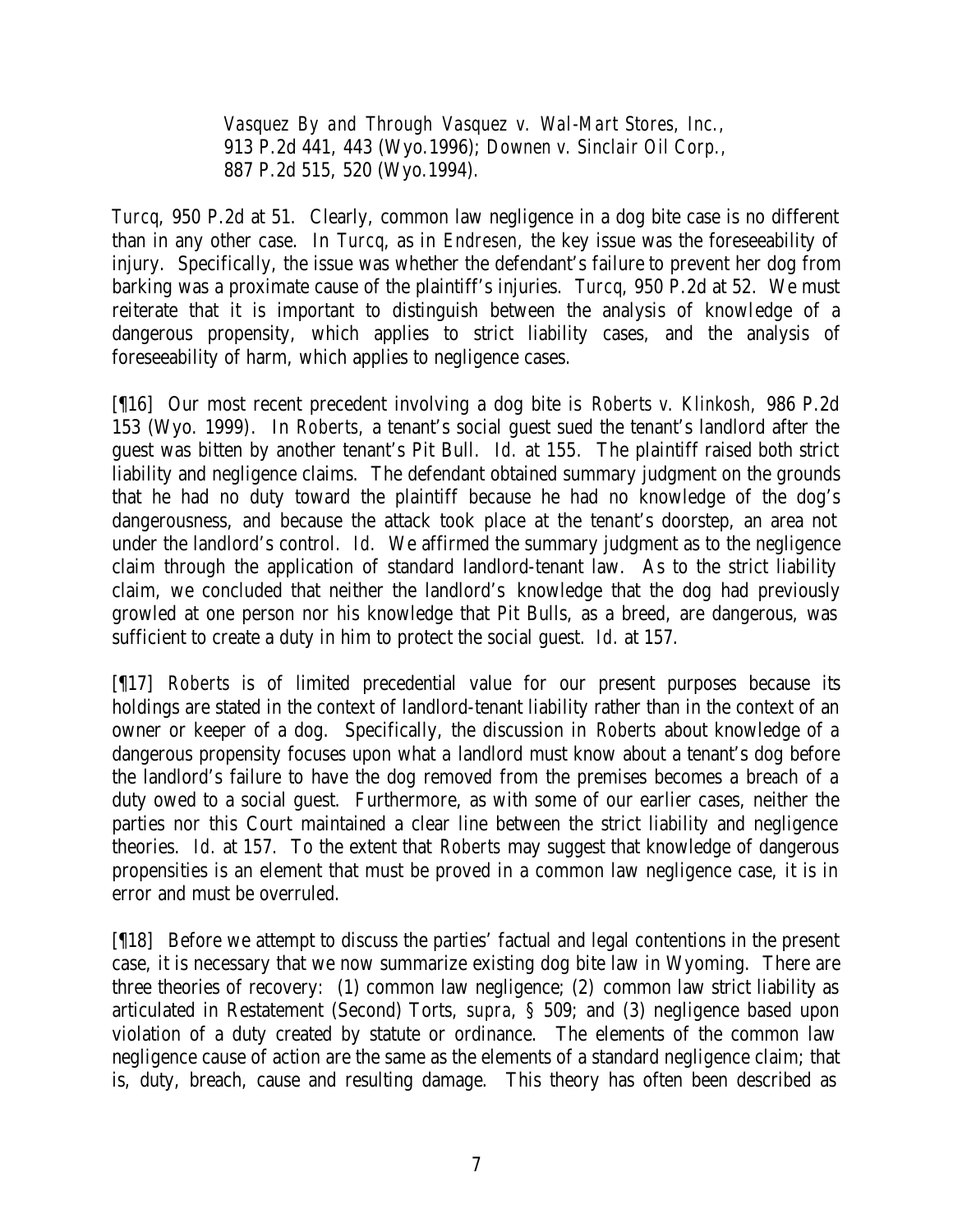negligence in the care and control of a domestic animal. *Turcq,* 950 P.2d at 52; *Williams,*  781 P.2d at 923. The nature of the duty is as follows:

> Even in the absence of any known viciousness in a domestic animal, its owner is obliged to exercise over it a certain degree of care depending upon the kind and character of the particular animal concerned, the circumstances in which it is placed, and the purposes for which it is employed or kept. The owner or keeper of a domestic animal is charged with knowledge of the natural propensities of animals of the particular class to which this animal belongs, and, if these propensities are of the kind that might cause injury he must exercise the care necessary to prevent such injuries as may be anticipated.

4 Am.Jur.2d *Animals* § 102 at 439 (1995). A concise statement of this duty is found in Restatement (Second) Torts, *supra*, § 518:

> Except for animal trespass, one who possesses or harbors a domestic animal that he does not know or have reason to know to be abnormally dangerous, is subject to liability for harm done by the animal if, but only if,

> (a) he intentionally causes the animal to do the harm, or

> > (b) he is negligent in failing to prevent the harm.

As in other negligence actions, the degree of care required is that which is reasonable under the circumstances. *Larsen,* 626 P.2d at 560 n.2; *Slack v. Villari,* 59 Md.App. 462, 476 A.2d 227, 231, *cert. denied*, 301 Md. 177, 482 A.2d 502 (1984).

[¶19] The distinguishing feature of strict liability is that a possessor of a domestic animal that he knows or has reason to know has a dangerous propensity is liable for harm done by the animal that results from that dangerous propensity, even if negligence cannot be proven. And the distinguishing feature of negligence based upon violation of a statute or ordinance is simply that the duty allegedly breached is a legislatively created duty rather than a duty recognized at common law. *Williams,* 781 P.2d at 923.

### **DISCUSSION**

[¶20] We have concluded that the summary judgment granted to the Vosses in this case must be reversed. To begin with, the Vosses are wrong about the law, as is evidenced by three contentions in their appellate brief. First, the Vosses state that "because Appellees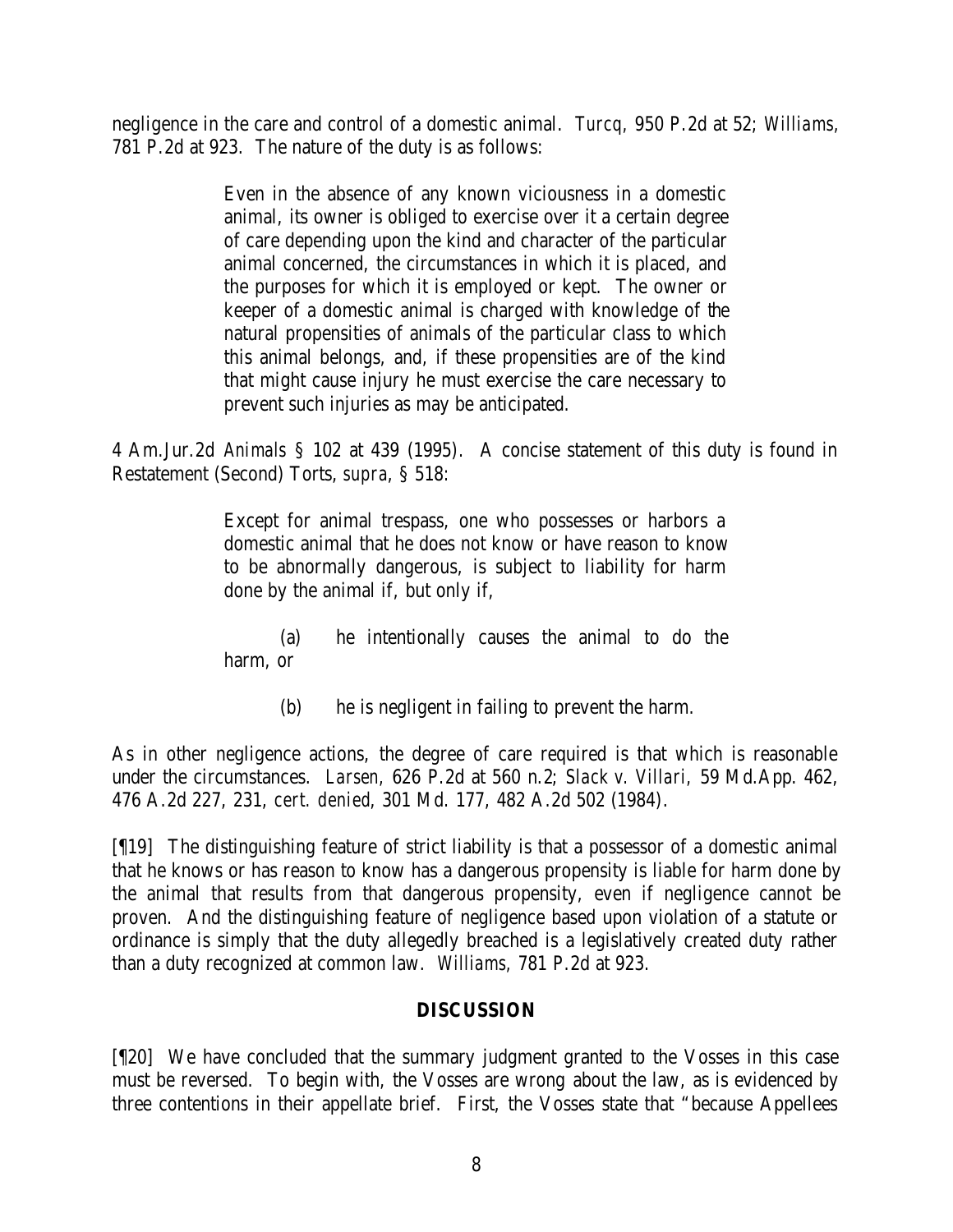had no prior knowledge that their dog might react to Appellant's mistreatment, they were charged with no legal duty to protect Appellant from this unknown risk." Next, the Vosses contend that "[b]ecause Appellees possessed no *scienter* of Tramp's viciousness or propensity to cause harm, it was wholly unforeseeable that their dog would bite any human being, and consequently Appellees had no legal duty to protect Appellant Carmen Borns." Third, the Vosses contend that "[w]hat Appellant fails to understand is that, under the common law negligence standard, a dog owner is not charged with a duty *until* he possesses *scienter* of his dog's dangerous propensity to cause harm." The first statement erroneously says, in effect, that if strict liability does not apply, there can be no negligence claim. The second statement fails to recognize the *Endresen* and *Turcq* distinction between knowledge of dangerous propensities under strict liability and foreseeability under negligence. And the third statement completely negates any distinction between negligence and strict liability. The summary judgment should not have been granted because it is based on these same erroneous conclusions.

[¶21] The second reason that this summary judgment must be reversed is that there are genuine issues of material fact related to both claims. As to the strict liability claim, the affidavit of Jim Borns sufficiently places at issue the question of whether Clayton Voss was or was not aware of Tramp's alleged "attack" upon Borns, especially because Borns testified that Voss specifically warned him about Tramp. The facts necessary to defeat summary judgment do not have to be conclusive or unopposed; it is enough that they are competent and material and there are sufficient specific facts to indicate the presence of a genuine issue of material fact. *Blackmore v. Davis Oil Co.,* 671 P.2d 334, 336 (Wyo. 1983); *Cantonwine v. Fehling,* 582 P.2d 592, 598 (Wyo. 1978). As to the negligence claim, the evidence viewed in the light most favorable to Carmen suggests that the Vosses were aware of Tramp's unfriendly disposition, were aware of Carmen's repeated inappropriate interaction with Tramp, were aware that Carmen was in camp when Tramp was brought into camp, and were aware at the time of the attack that Carmen was at that moment mistreating Tramp, yet they did nothing to prevent Tramp from biting Carmen.

[¶22] The primary difficulty with the Vosses' position is their belief that the "one free bite rule" creates immunity from any liability for their dog's behavior absent knowledge of that first bite. In truth, the appellation "one free bite" is quite a misnomer, inasmuch as it being the *scienter* element of the strict liability cause of action—actually creates liability where it would not otherwise exist. The "one free bite" rule takes nothing away from the common law negligence theory of recovery. Consequently, if Carmen can prove that, under all the circumstances, the Vosses violated their duty to her of reasonable care in the control of Tramp, liability may result even if they had no knowledge of Tramp's propensity to bite people, or indeed, even if Tramp had no such propensity.<sup>6</sup> In the instant case, a

 <sup>6</sup> A rule to the contrary would be ludicrous. For example, the owner of a dog should not be allowed idly to sit by and watch a small child abuse that dog to the point that the dog bites the child, simply because the dog has never bitten anyone before. Similarly, an owner who fails to feed his dog, to the point of starvation,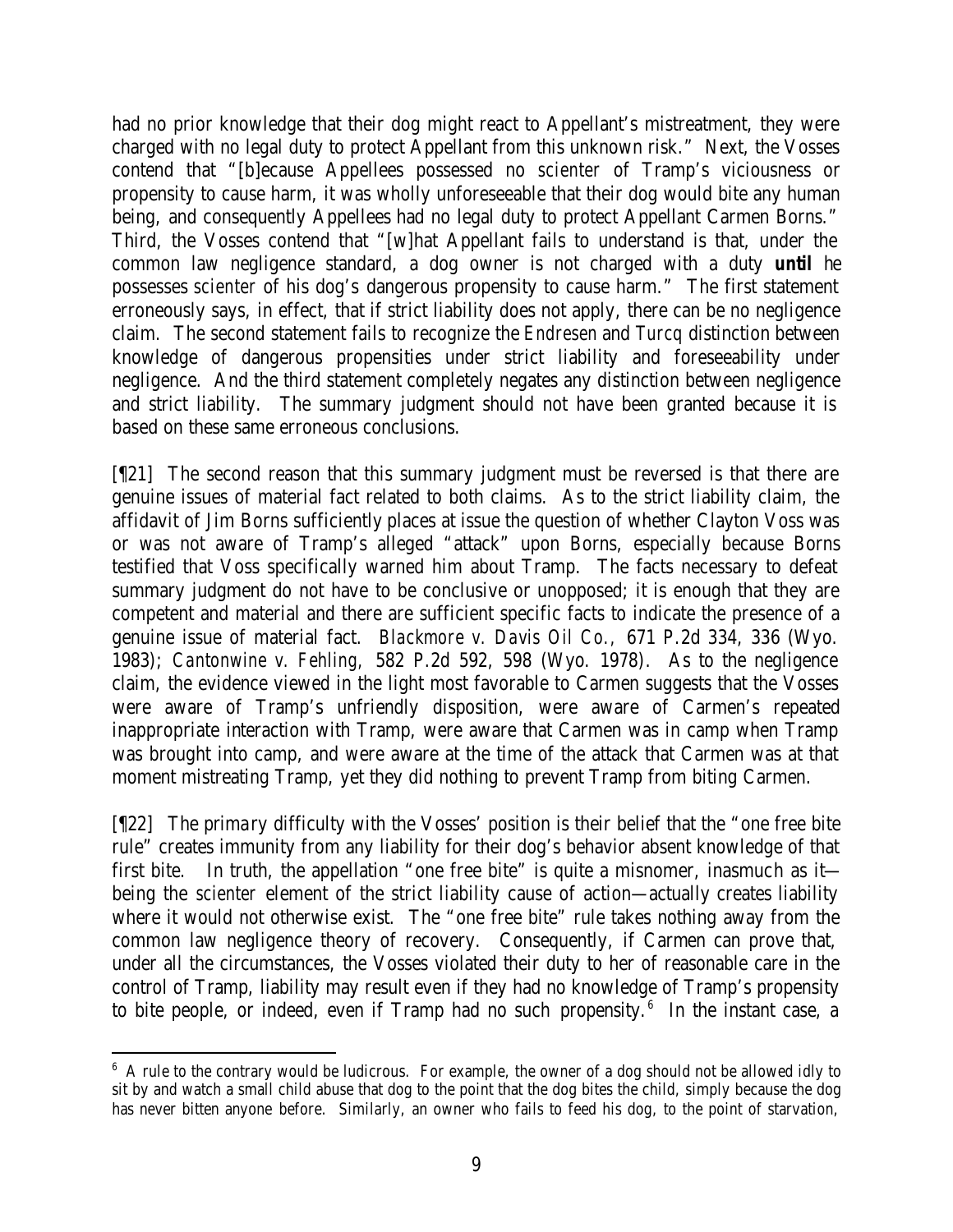jury could find that the Vosses did not do enough to control Tramp to prevent injury to Carmen. Summary judgments are not favored in negligence actions where the question is whether the defendant's conduct violated the required duty. *Bancroft v. Jagusch,* 611 P.2d 819, 821 (Wyo. 1980).

[¶23] We have determined that this case must be reversed because summary judgment was improper. Genuine issues of material fact exist and the Vosses were not entitled to judgment as a matter of law. That leaves only the third issue presented—whether the "one free bite" rule should be abrogated. We will begin to answer that question by again quoting Professor Prosser:

> [T]he often repeated statement that "every dog is entitled to one bite" is not and never has been the law. It is enough that the dog has manifested a vicious disposition, and a desire to attack or annoy people or other animals.

Prosser, Torts, *supra*, § 76 at 501-02 (footnote omitted). "One free bite" has simply become shorthand for the proposition that strict liability does not arise until the animal's owner has knowledge of a dangerous propensity in the animal. In other words, what we are really talking about when we talk about abrogating the "one free bite" rule is abrogating the *scienter* element of the strict liability cause of action. Such abrogation would result in true strict liability—the owner of any dog that bit would be liable for the damage. Needless to say, such a change would fundamentally alter the gist of the tort, which presently is "the keeping of a thing known to be dangerous . . .." *Id.* at 502.

[¶24] This Court repeatedly has stated that the common law is dynamic, rather than static, and that it may be modified by judicial decision to meet the changing needs of society. *Weaver v. Mitchell,* 715 P.2d 1361, 1368 (Wyo. 1986); *McClellan v. Tottenhoff,* 666 P.2d 408, 410-11 (Wyo. 1983); *Collins v. Memorial Hosp. of Sheridan County,* 521 P.2d 1339, 1341 (Wyo. 1974). Modification of the common law, however, runs counter to the doctrine of *stare decisis. "Stare decisis"* is Latin for "to stand by things decided." *Black's Law Dictionary* 1414 (7th ed. 1999). That concept is the basis of Anglo-American common law. *Stare decisis* is implemented through reliance on "precedent," the latter term referring to "[a] decided case that furnishes a basis for determining later cases involving similar facts or issues." *Black's Law Dictionary, supra*, at 1195*.*

[¶25] This Court has previously considered the tension between *stare decisis* and the needs of a changing society:

should not be immune from liability if that dog kills and eats a neighbor's chickens, just because the dog has never before killed and eaten a chicken.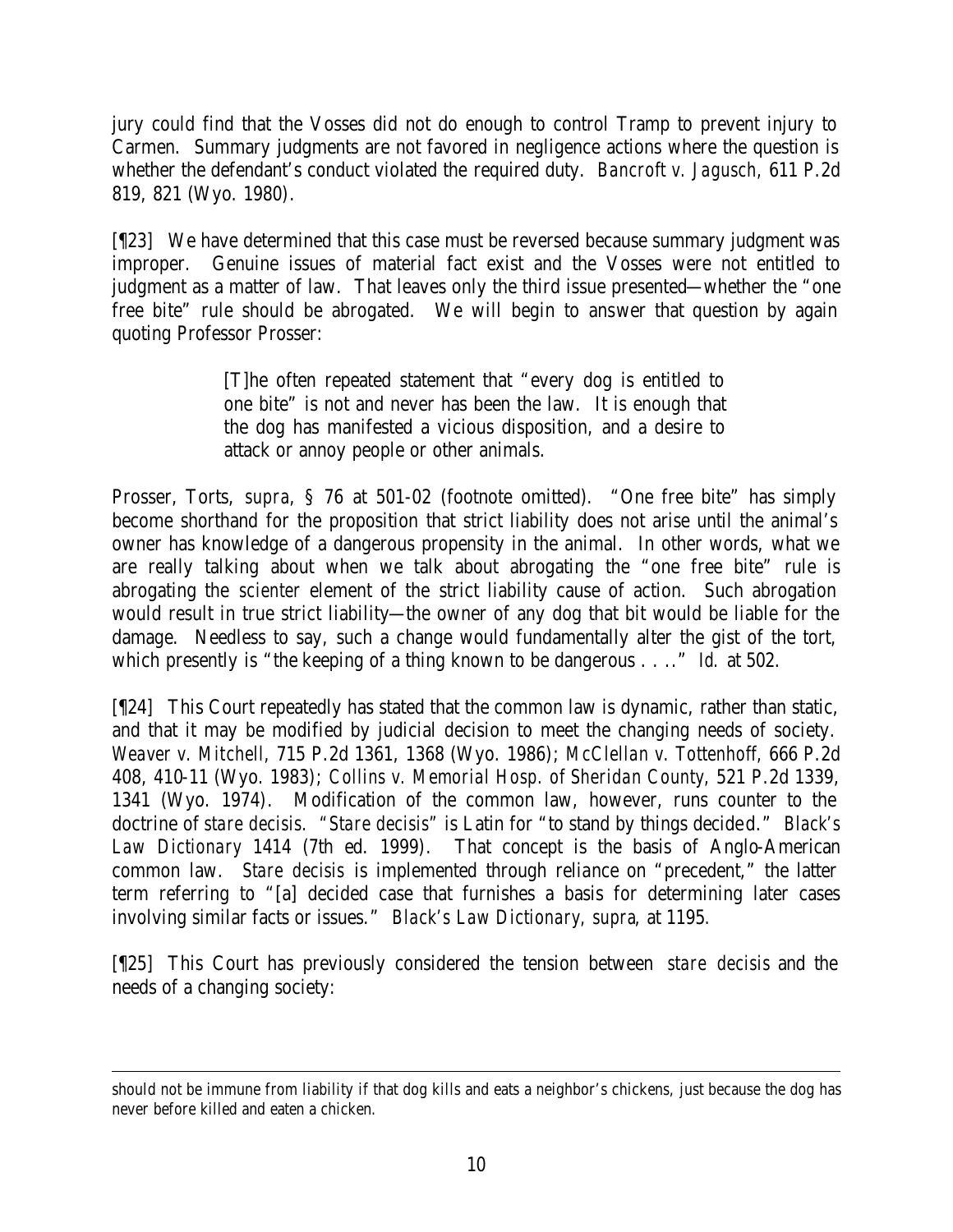"'Today's decision is supported, though not compelled, by the important doctrine of *stare decisis*, the means by which we ensure that the law will not merely change erratically, but will develop in a principled and intelligible fashion. That doctrine permits society to presume that bedrock principles are founded in the law rather than in the proclivities of individuals, and thereby contributes to the integrity of our constitutional system of government, both in appearance and in fact. While *stare decisis* is not an inexorable command, the careful observer will discern that any detours from the straight path of *stare decisis* in our past have occurred for articulable reasons, and only when the Court has felt obliged "to bring its opinions into agreement with experience and with facts newly ascertained."'"

*State v. Carter,* 714 P.2d 1217, 1228 (Wyo. 1986) (Urbigkit, J., dissenting, with which Cardine, J. joined) (*quoting Burnet v. Coronado Oil & Gas Co.*, 285 U.S. 393, 412, 52 S.Ct. 443, 449, 76 L.Ed. 815 (1932) (Brandeis, dissenting) and *Vasquez v. Hillery,* 474 U.S. 254, 106 S.Ct. 617, 624-25, 88 L.Ed.2d 598 (1986)). Similarly, in *Worthington v. State,* 598 P.2d 796, 804 (Wyo. 1979), we declared that "[w]ithout exercise of judicial restraint in this area, the law would lose its stability and certainty, which is the basis of a well-ordered society and the keystone of a stable and orderly system." In recent years, we have often cited *Payne v. Tennessee,* 501 U.S. 808, 827, 111 S.Ct. 2597, 2609, 115 L.Ed.2d 720 (1991), for the proposition that *stare decisis* "furthers the '"evenhanded, predictable, and consistent development of legal principles, fosters reliance on judicial decisions, and contributes to the actual and perceived integrity of the judicial process."'" *State ex rel. Wyoming Workers' Compensation Div. v. Barker,* 978 P.2d 1156, 1161 (Wyo. 1999) (*quoting Goodrich v. Stobbe,* 908 P.2d 416, 420 (Wyo. 1995) and *Cook v. State,*  841 P.2d 1345, 1353 (Wyo. 1992)).

[¶26] We have not, however, adhered blindly to the principles of *stare decisis* and applied precedent. We have also recognized the need for the common law to keep pace with the times:

> "'That court best serves the law which recognizes that the rules of law which grew up in a remote generation may in the fullness of experience be found to serve another generation badly, and which discards the old rule when it finds that another rule of law represents what should be according to the established and settled judgment of society, and no considerable property rights have become vested in reliance upon the old rule. It is thus great writers upon the common law have discovered the source and method of its growth, and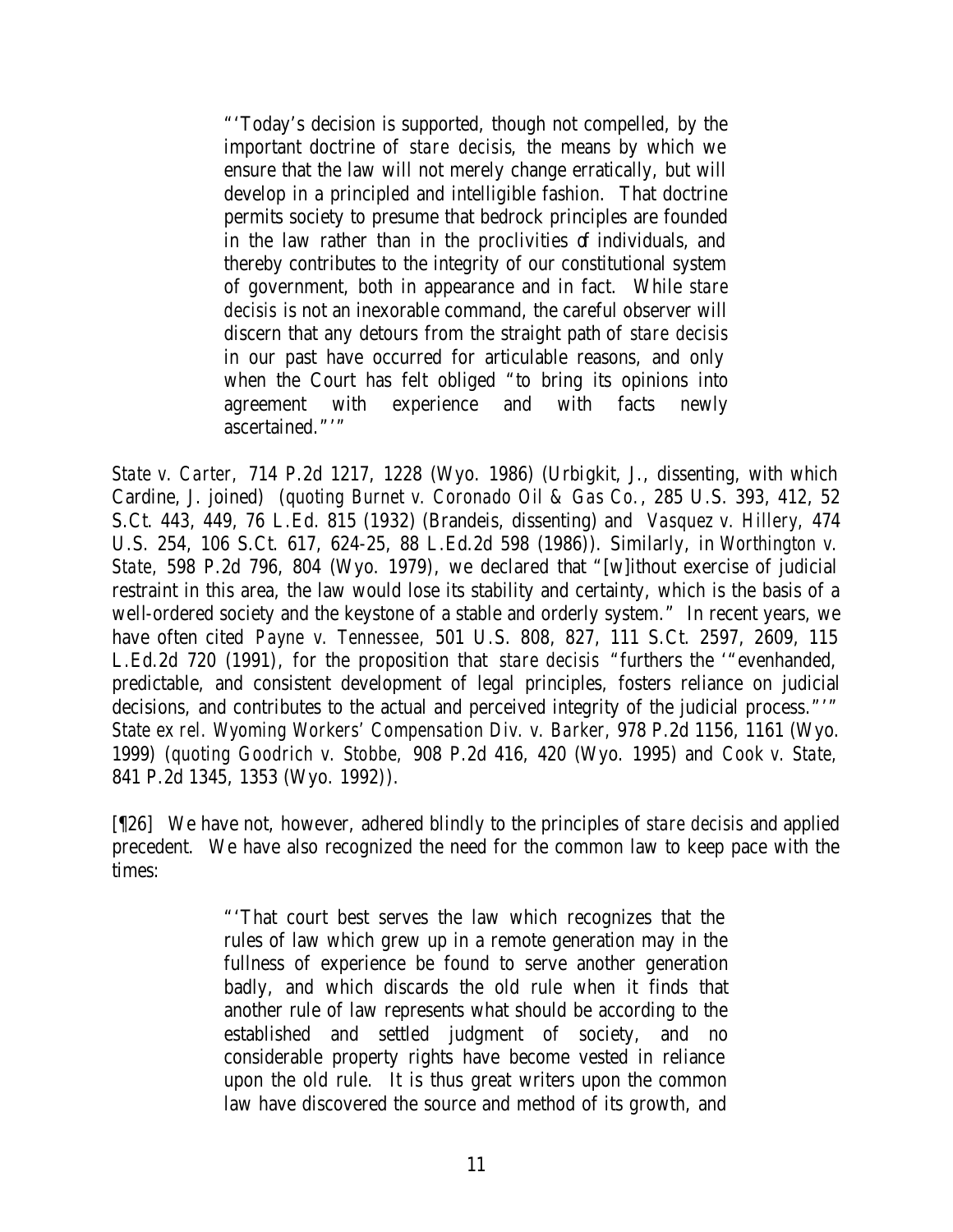in its growth found its health and life. It is not and it should not be stationary. Change of this character should not be left to the Legislature.'"

*Jivelekas v. City of Worland,* 546 P.2d 419, 428 (Wyo. 1976) (*quoting Dwy v. Connecticut Co.,* 89 Conn. 74, 99, 92 A. 883, 891 (1915)). As often as we have cited *Payne,* we have also said that *stare decisis* is not a law, but a policy, and we should depart from precedent when necessary "'"to vindicate plain, obvious principles of law and remedy continued injustice . . .."'" *Barker,* 978 P.2d at 1161 (*quoting Goodrich*, 908 P.2d at 420 and *Jones v. State*, 902 P.2d 686, 692-93 (Wyo. 1995)); *Dunnegan v. Laramie County Com'rs,* 852 P.2d 1138, 1140 (Wyo. 1993); *Cook,* 841 P.2d at 1353. Simply stated,

> "[w]e can agree that a rule of law which is merely the product of judicial decision, born of the necessities of particular circumstance, is subject to judicial repudiation when the reasons which gave rise to its judicial adoption have failed or no longer exist . . .."

*Jivelekas,* 546 P.2d at 431 (*quoting Maffei v. Incorporated Town of Kemmerer,* 80 Wyo. 33, 338 P.2d 808, 816 (1959), *overruled on other grounds by Collins,* 521 P.2d at 1344)).

[¶27] Not surprisingly, Carmen urges us now to take the expansive view that we espoused in *Weaver*:

> The main characteristic of the common law is its dynamism. It does not remain static. The common law is not a thing of chiseled marble to be left unchanged for centuries.

> > "'Inherent in the common law is a dynamic principle which allows it to grow and to tailor itself to meet changing needs within the doctrine of *stare decisis*, which, if correctly understood, was not static and did not forever prevent the courts from reversing themselves or from supplying principles of common law to new situations as the need arose. If this were not so, we must succumb to a rule that a judge should let others "long dead and unaware of the problems of the age in which he lives, do his thinking for him." . . . "

*Weaver,* 715 P.2d at 1368 (*quoting Lewis v. Wolf,* 122 Ariz. 567, 596 P.2d 705, 706 (1979), *overruled on other grounds by Ontiveros v. Borak,* 136 Ariz. 500, 667 P.2d 200, 208 (1983)). Also not surprisingly, the Vosses argue to the contrary the important role of *stare decisis*, as set forth in *Adkins v. Sky Blue, Inc.,* 701 P.2d 549, 551 (Wyo. 1985):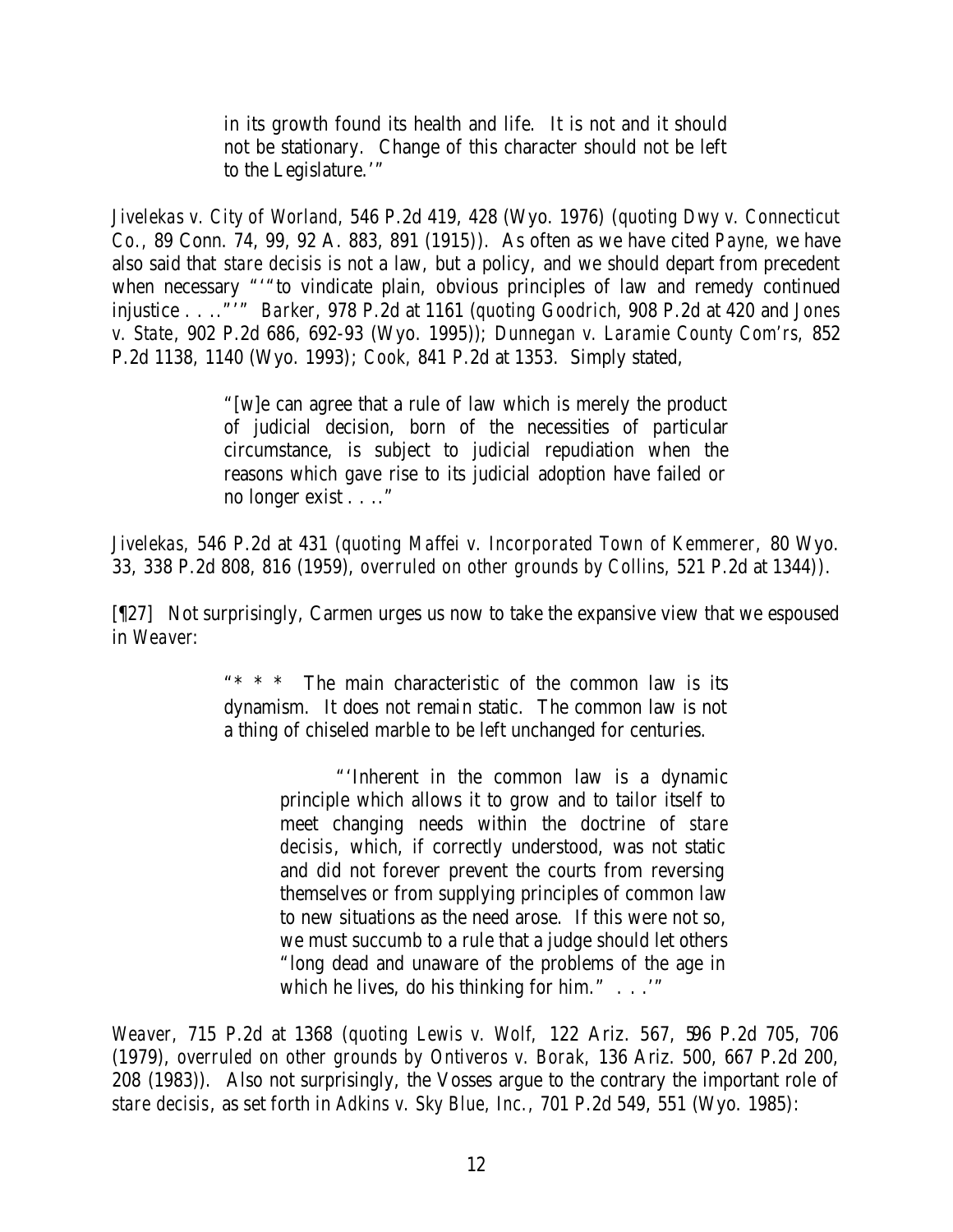The common law has served us well because it is flexible, able to grow and meet the requirements of changing conditions and a different society. There are times when change is necessary; but the doctrine of *stare decisis* is also important in an organized society. Change, therefore, should occur slowly, deliberately after much experience, and if possible so as not to affect vested rights or things in the past.

[¶28] Several states have repudiated the *scienter* element in dog bite law. *See, for example, Mulcahy v. Damron,* 169 Ariz. 11, 816 P.2d 270 (1991); *Stroop v. Day,* 271 Mont. 314, 896 P.2d 439 (1995); *Nickell v. Sumner,* 1997 OK 101, 943 P.2d 625 (Okla. 1997); *S.H. By and Through Robinson v. Bistryski,* 923 P.2d 1376 (Utah 1996); *State v. Bash,* 130 Wash.2d 594, 925 P.2d 978 (1996); and Ward Miller, Annotation, *Modern Status of Rule of Absolute or Strict Liability for Dogbite,* 51 A.L.R.4th 446, §§ 4, 7-10 (1987). While it is true that these states have abandoned the *scienter* element and have adopted a "pure" form of strict liability, it is also true that they did so by statute, and not by court decision. *See,* 4 Am.Jur.2d *Animals, supra,* § 101 at 438-39. Oklahoma's statute is a typical example of such a statute:

> The owner or owners of any dog shall be liable for damages to the full amount of any damages sustained when his dog, without provocation, bites or injures any person while such person is in or on a place where he has a lawful right to be.

4 O.S. 1991 § 42.1 (cited in *Nickell,* 943 P.2d at 627). Other statutes pointedly reject the *scienter* requirement:

> Every person owning or keeping a dog shall be liable in damages for injury committed by such dog, and it shall not be necessary in any action brought therefor to allege or prove that such dog was of a vicious or mischievous disposition or that the owner or keeper thereof knew that it was vicious or mischievous . . ..

Utah Code Ann. § 18-1-1 (cited in *S.H. By and Through Robinson,* 923 P.2d at 1380); *see also Mulcahy,* 816 P.2d at 272 and *Stroop,* 896 P.2d at 441.

[¶29] Statistics indicate that 4.7 million people are bitten by dogs annually in this country, and that 800,000 of those victims require medical attention. Mary Randolph, *Dog Law* § 11/1 (4th ed. 2001). In *Larsen,* 626 P.2d at 561, we acknowledged our awareness of the serious injuries and even death caused by dogs. Nevertheless, we concluded that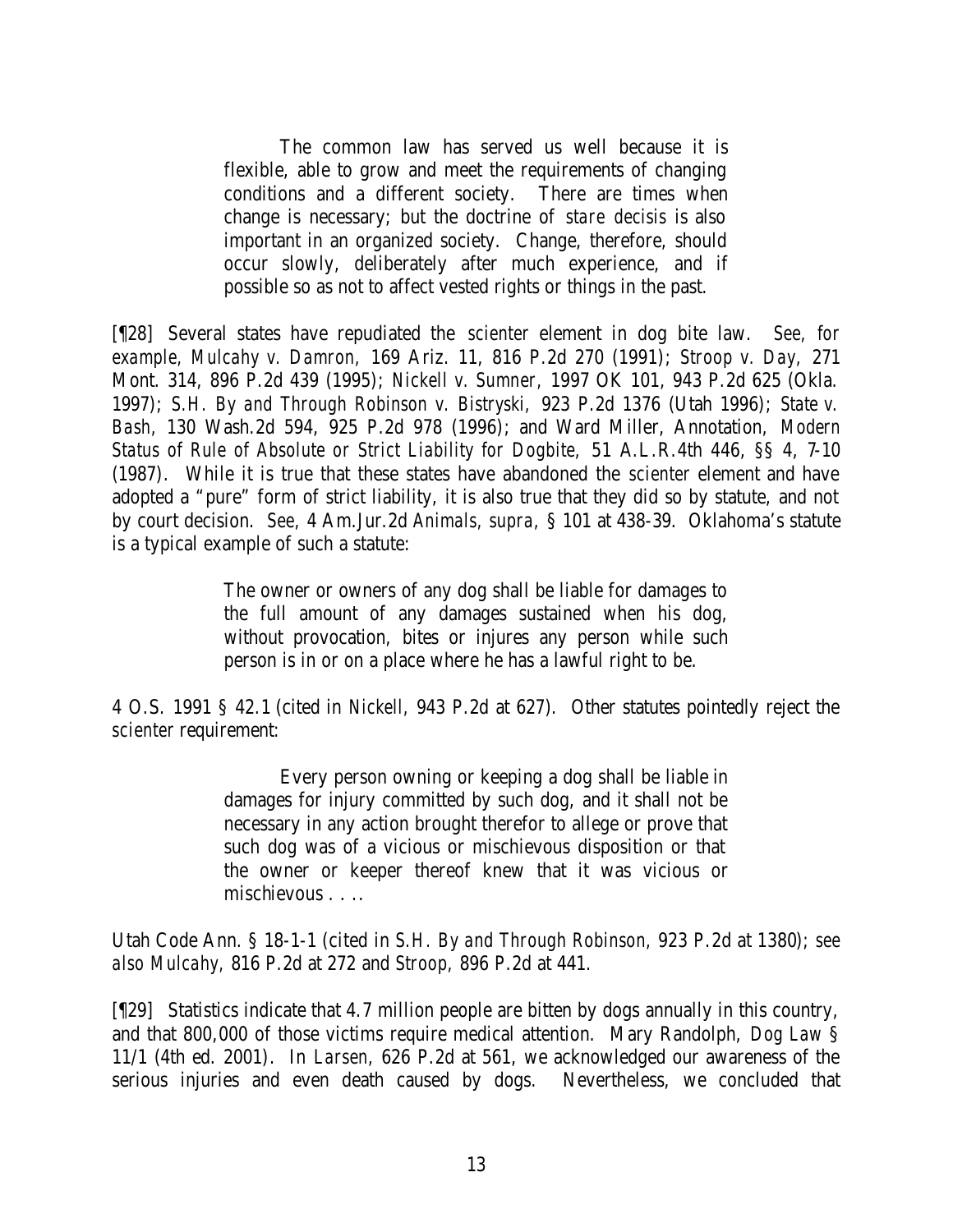"correctional action is a legislative matter," and we noted that in 1979 the state legislature had passed Wyo. Stat. Ann. § 11-31-301 (Cum.Supp. 1980), which provided as follows:

> "(e) Any dog attacking any person in a vicious manner may be destroyed and the owner or custodian of the dog may be fined not more than two hundred dollars (\$200.00). Proof of the fact that the dog has bitten or attacked any person at any place where a person is legally entitled to be is evidence that the dog is vicious within the meaning of this act."

*Larsen*, 626 P.2d at 561 n.3. This language remains in the statute today. Wyo. Stat. Ann. § 11-31-301 (LexisNexis 2001). Clearly, the legislature has not seen fit to create a tort duty of pure strict liability beyond the common law rule. As we recognized in *Larsen,* one of the considerations when a court is asked to modify the common law is whether the constitutional separation of powers doctrine requires that the matter be left to the legislature where the legislature has taken action. *Worthington,* 598 P.2d at 804.

[¶30] In an appropriate case, the common law may be judicially modified to create a new tort duty. *Andersen v. Two Dot Ranch, Inc.,* 2002 WY 105, ¶¶ 11-12, 44-45, 49 P.3d 1011, 1014, 1024-27 (Wyo. 2002); *Gates v. Richardson,* 719 P.2d 193, 195-96 (Wyo. 1986). "'"Duty" is not sacrosanct in itself, but is only an expression of the sum total of those considerations of policy which lead the law to say that the plaintiff is entitled to protection.'" *Andersen,* 2002 WY 105, ¶ 44, 49 P.3d at 1024 (*quoting Gates,* 719 P.2d at 195). Whether a duty exists is a question of law. *Davis v. Black Hills Trucking, Inc.,* 929 P.2d 532, 534 (Wyo. 1996). A duty may arise by contract, statute, common law, "or when the relationship of the parties is such that the law imposes an obligation on the defendant to act reasonably for the protection of the plaintiff." *Hamilton v. Natrona County Educ. Ass'n,* 901 P.2d 381, 384 (Wyo. 1995). The legal question to be answered by the court is

> "'"[w]hether, upon the facts in evidence, such a relation exists between the parties that the community will impose a legal obligation upon one for the benefit of the other—or, more simply, whether the interest of the plaintiff which has suffered invasion was entitled to legal protection at the hands of the defendant. This is entirely a question of law, to be determined by reference to the body of statutes, rules, principles and precedents which make up the law; and it must be determined only by the court."  $\ldots$  ..."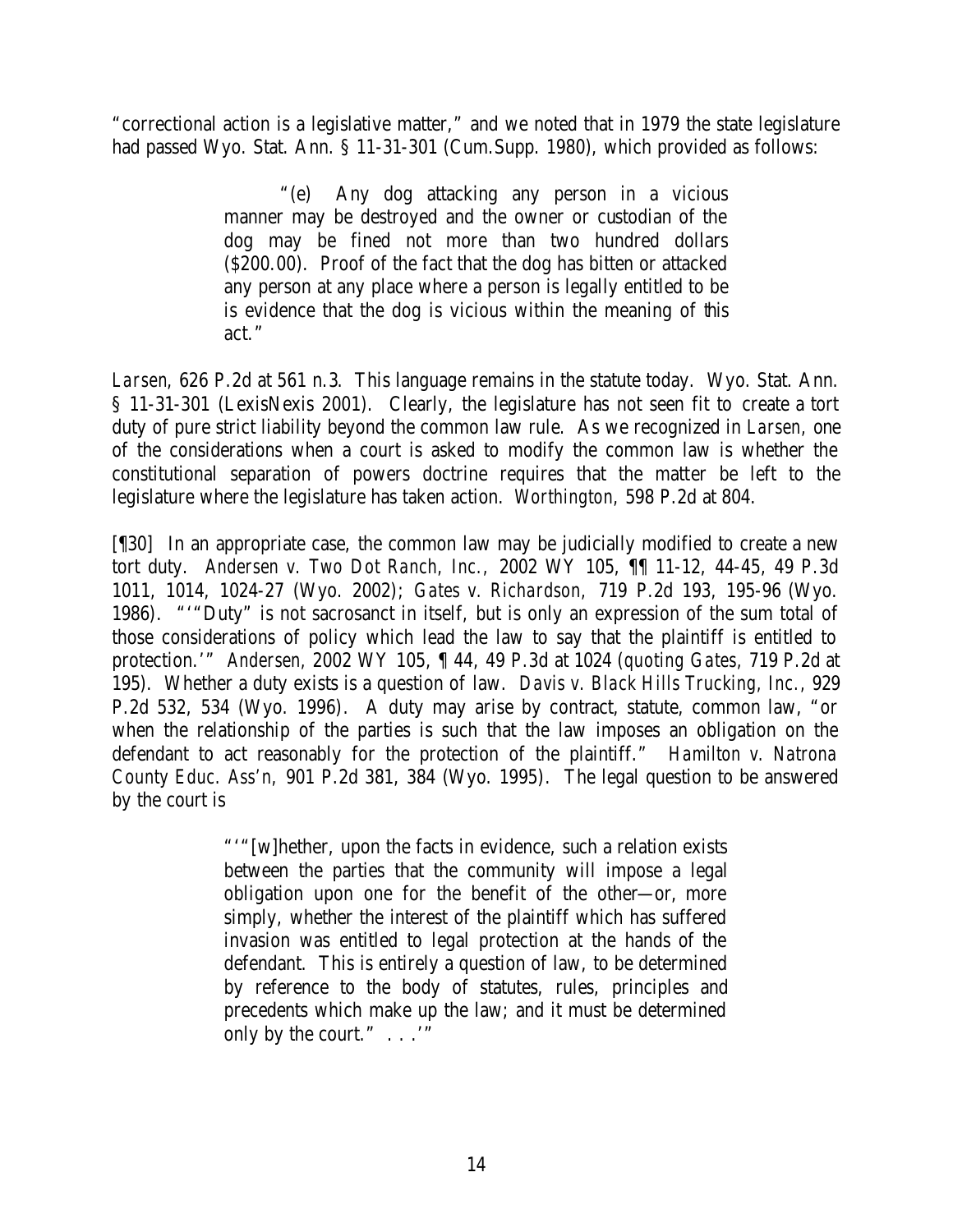*Thomas By Thomas v. South Cheyenne Water and Sewer Dist.,* 702 P.2d 1303, 1307 (Wyo. 1985) *(quoting Prosser, Law of Torts, § 37 at 206 (4<sup>th</sup> ed. 1971)* and *Caterpillar Tractor Co. v. Donahue*, 674 P.2d 1276, 1280 (Wyo. 1983)).

[¶31] In deciding whether to adopt a particular tort duty, a court's focus must be much broader than just the case at hand:

> "[T]he courts have merely 'reacted to the situation in the way in which the great mass of mankind customarily react,' and that as our ideas of human relations change the law as to duties changes with them. Various factors undoubtedly have been given conscious or unconscious weight, including convenience of administration, capacity of the parties to bear the loss, a policy of preventing future injuries, the moral blame attached to the wrongdoer, and many others. Changing social conditions lead constantly to the recognition of new duties. No better general statement can be made than that the courts will find a duty where, in general, reasonable persons would recognize it and agree that it exists." Prosser & Keaton on Torts, § 53, pp. 357-359 (5th ed.1984).

> "\* \* \* The judge's function in a duty determination involves complex considerations of legal and social policies which will directly affect the essential determination of the limits to government protection. Consequently, \* \* \* the imposition and scope of a legal duty is dependent not only on the factor of foreseeability ([*Cunis v. Brennan*] 56 Ill.2d 372, 375, 308 N.E.2d 617) but involves other considerations, including the magnitude of the risk involved in defendant's conduct, the burden of requiring defendant to guard against that risk, and the consequences of placing that burden upon the defendant. [Citations.]" *Nelson by Tatum v. Commonwealth Edison Company,* 124 Ill.App.3d 655, 662, 80 Ill.Dec. 401, 465 N.E.2d 513, 519 (1984).

*Mostert v. CBL & Assoc.,* 741 P.2d 1090, 1093 (Wyo. 1987). In *Gates,* 719 P.2d at 196, we further detailed the factors to be considered:

> Some of the key policy factors to be considered are: (1) the foreseeability of harm to the plaintiff, (2) the closeness of the connection between the defendant's conduct and the injury suffered, (3) the degree of certainty that the plaintiff suffered injury, (4) the moral blame attached to the defendant's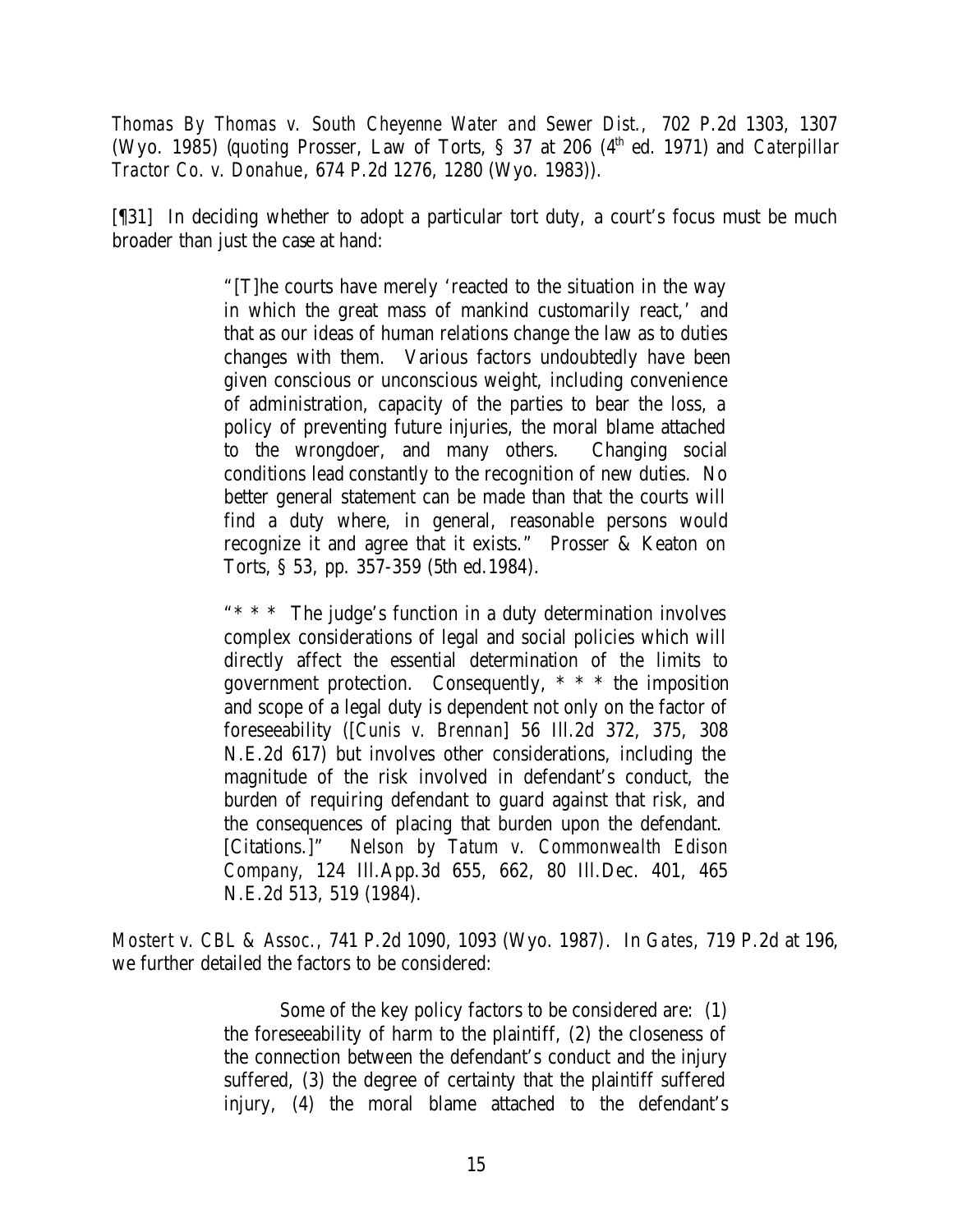conduct, (5) the policy of preventing future harm, (6) the extent of the burden upon the defendant, (7) the consequences to the community and the court system, and (8) the availability, cost and prevalence of insurance for the risk involved. *Tarasoff v. Regents of University of California,* 17 Cal.3d 425, 131 Cal.Rptr. 14, 551 P.2d 334, 342, 83 A.L.R.3d 1166 (1976).

[¶32] These discussions of duty have been in the context of a negligence cause of action, but we see no reason that the same principles would not apply to a cause of action for strict liability. In adopting strict products liability, this Court considered similar policy factors and found, in particular, that the risk of harm should fall on the person best able to prevent that harm. *Ogle v. Caterpillar Tractor Co.,* 716 P.2d 334, 342-44 (Wyo. 1986). Other factors, such as the extent of the burden on the defendant, the policy of preventing future harm, the magnitude of the risk, and the availability of insurance are equally applicable to strict liability.

[¶33] According to one authority, twenty states have statutorily adopted some form of dog bite strict liability.<sup>7</sup> To the contrary, only one state appears to have judicially abandoned the *scienter* element of the strict liability cause of action. In *Hossenlopp By and Through Hossenlopp v. Cannon,* 285 S.C. 367, 329 S.E.2d 438, 441 (1985), the Supreme Court of South Carolina stated the following rationale for its holding:

> In 1978 in the case of *McQuaig v. Brown,* [270 S.C. 512, 242 S.E.2d 688 (1978)], the court alerted the bench and bar to the fact that the dog-bite law in this state was antiquated. See dissent in *McQuaig.*

> The dog-bite law is of common law origin. It may be changed by common law mandate. The time has come when our rule must give way to the more commonly accepted rule of law indicated in other states by both case law and by statute.

> When a child, as in this case, has been injured by the dog of another, the burden of damages, medical expenses, hospital, etc. must be paid by either the owner of the dog or the parents of the child. It is common knowledge that dogs have a tendency to bite. The owners know this and should be

<sup>7</sup> Arizona, California, Connecticut, Florida, Georgia, Iowa, Kentucky, Louisiana, Massachusetts, Michigan, Minnesota, Montana, Nebraska, New Hampshire, New Jersey, Ohio, Oklahoma, Rhode Island, Washington, and Wisconsin. Annotation, *supra*, 51 A.L.R.4<sup>th</sup>, §§ 7-9 at 457-62. As we have noted herein, Utah should also be added to that list. There may be others.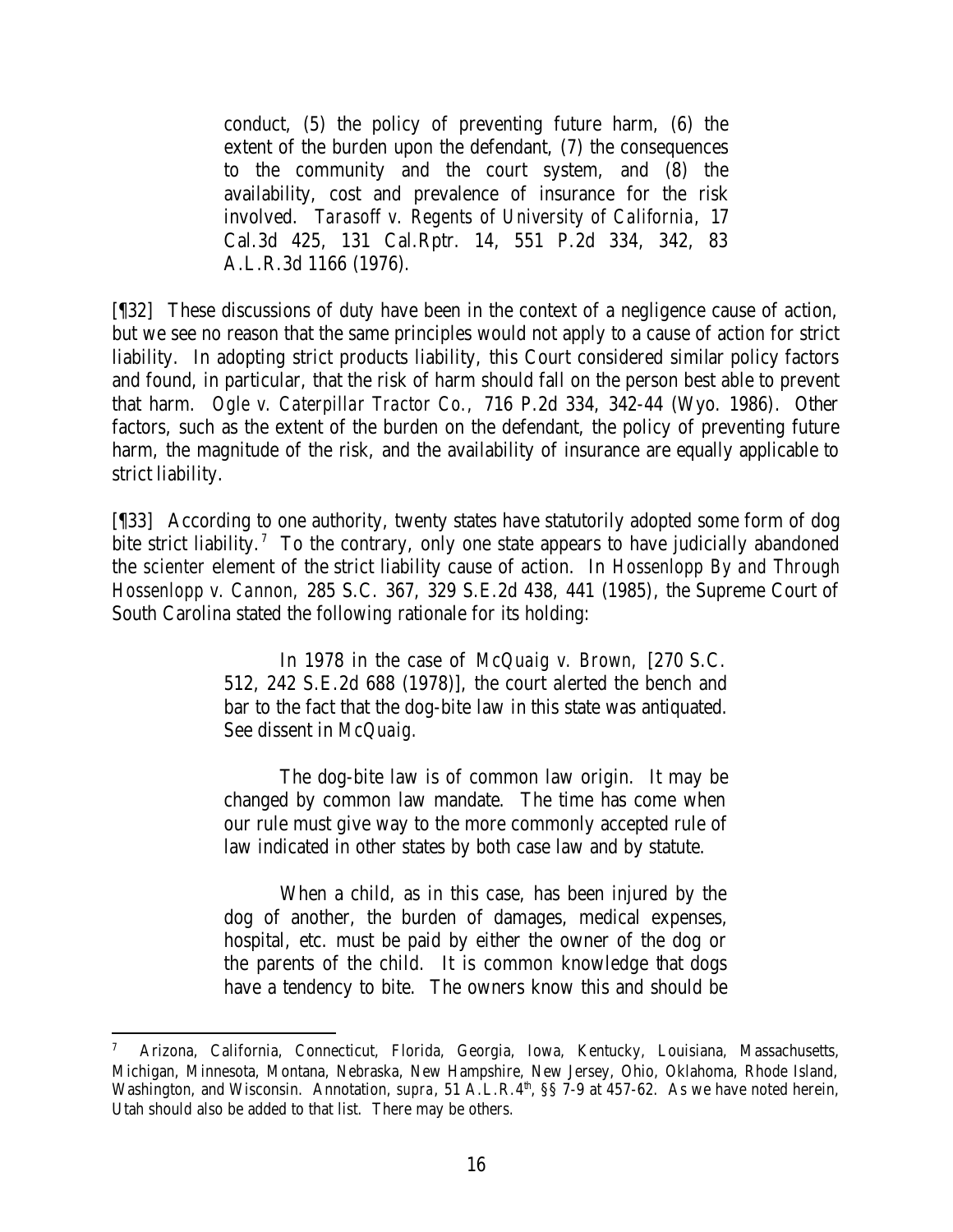made to respond in damages when the dogs they keep do injuries to others regardless of whether the injury is a result of the first bite, the second or other bite.

Having made those pronouncements, the court adopted the following statement of law, which statement had its origin in a statutorily-based California jury instruction:

> [T]he owner of any dog which bites a person while such person is on or in a public place or is lawfully on or in a private place, including the property of the owner of such dog, is liable for such damages as may be suffered by the person bitten regardless of whether or not the dog previously had been vicious, regardless of the owner's knowledge or lack of knowledge of any such viciousness, and regardless of whether or not the owner has been negligent in respect to the dog, provided, however, that if a person knowingly and voluntarily invites attack upon himself [herself], or if, when on the property of the dog owner, a person voluntarily, knowingly, and without reasonable necessity, exposes himself [herself] to the danger, the owner of the dog is not liable for the consequences . . ..

*Hossenlopp By and Through Hossenlopp*, 329 S.E.2d at 441. Two of the five justices on the South Carolina Supreme Court concurred in the result in *Hossenlopp*, but disagreed with adoption of the California law. One justice argued that existing law should remain in effect "until the General Assembly sees fit to liberalize it." *Id.* at 442 (Harwell, J., concurring). The second justice contended that "[t]his case is not the proper vehicle for such a far-reaching change in the law." *Id.* (Gregory, J., concurring). Apparently, the South Carolina legislature agreed with Justice Harwell. In 1986, it passed S.C. Code Ann. § 47-3-110 (1987), which is a detailed strict liability statute.<sup>8</sup> See Elmore v. Ramos, 327 S.C. 507, 489 S.E.2d 663, 664-65 (1997). 9

<sup>&</sup>lt;sup>8</sup> The statute reads:

Whenever any person is bitten or otherwise attacked by a dog while the person is in a public place or is lawfully in a private place, including the property of the owner of the dog or other person having the dog in his care or keeping, the owner of the dog or other person having the dog in his care or keeping is liable for the damages suffered by the person bitten or otherwise attacked. For the purposes of this section, a person bitten or otherwise attacked is lawfully in a private place, including the property of the owner of the dog or other person having the dog in his care or keeping, when the person bitten or otherwise attacked is on the property in the performance of any duty imposed upon him by the laws of this State, by the ordinances of any political subdivision of this State, by the laws of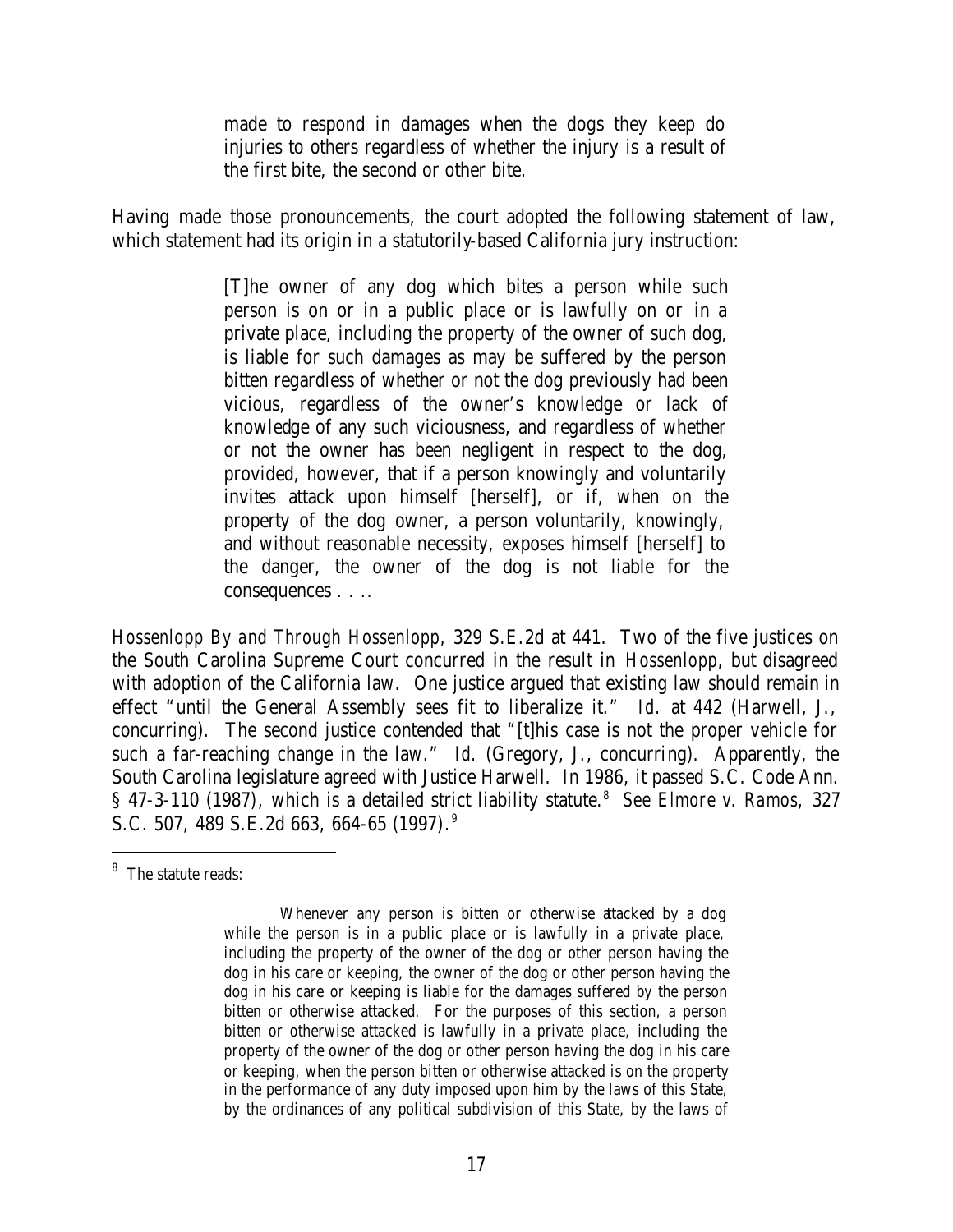[¶34] For several reasons, we conclude that, at least for this particular case at this particular time, the correct position is that taken by the dissenting justices in *Hossenlopp*. We decline to abrogate the *scienter* element of common law strict liability in dog bite cases. To begin with, we continue to believe that it would be better for the matter to be addressed by the legislature, just as it has been in many other states. The legislature is a deliberative representative body, designed for policy debates, and designed for constituent input. As is evidenced by the cases and statutes cited herein, there are many ways to fashion a dog bite law. In some states, for instance, the statute applies only in cities and towns. *See Stroop,* 896 P.2d at 441 and *Nickell,* 943 P.2d at 627. Given Wyoming's vast rural areas and its numerous working ranch dogs, that is a feature our legislature might want to contemplate.

[¶35] The second reason that we have determined in this case not to create judicially a pure form of strict liability is that this is not a situation where the appellant is left without any remedy. There are three existing theories of recovery in dog bite cases and this case will be remanded for trial on two of those theories. The appellant will have her day in court.

[¶36] Finally, although both sides in this case have mentioned and discussed to some extent the *Gates* factors, we do not feel that there has been sufficient factual development concerning many of those factors. We do not know how many dogs there are in Wyoming. We do not know how many of those dogs are kept in cities and towns or how many of them are kept in rural areas. We do not know how many dog bites there are each year in Wyoming. We do not know the nature and extent of the injuries caused by dog bites in Wyoming. We do not know whether liability insurance is available, whether it covers both negligence and strict liability, or what it costs.

[¶37] We are not insensitive to the plight of dog bite victims who cannot prove negligence on the part of the dog's owner and who cannot prove the owner's prior knowledge of the dog's dangerousness. We are also mindful of the fact that the common law may be

the United States of America, including, but not limited to, postal regulations, or when the person bitten or otherwise attacked is on the property upon the invitation, express or implied, of the owner of the property or of any lawful tenant or resident of the property. If a person provokes a dog into attacking him then the owner of the dog is not liable. [(1986 Act No. 343)]

S.C. Code Ann. § 47-3-110.

<sup>&</sup>lt;sup>9</sup> In 2001, South Dakota declined an invitation to follow *Hossenlopp* on the ground that the "overwhelming majority of states that impose strict liability for injuries caused by dogs have done so through legislative mandate." *Gehrts v. Batteen,* 2001 SD 10, 620 N.W.2d 775, 779 (S.D. 2001).